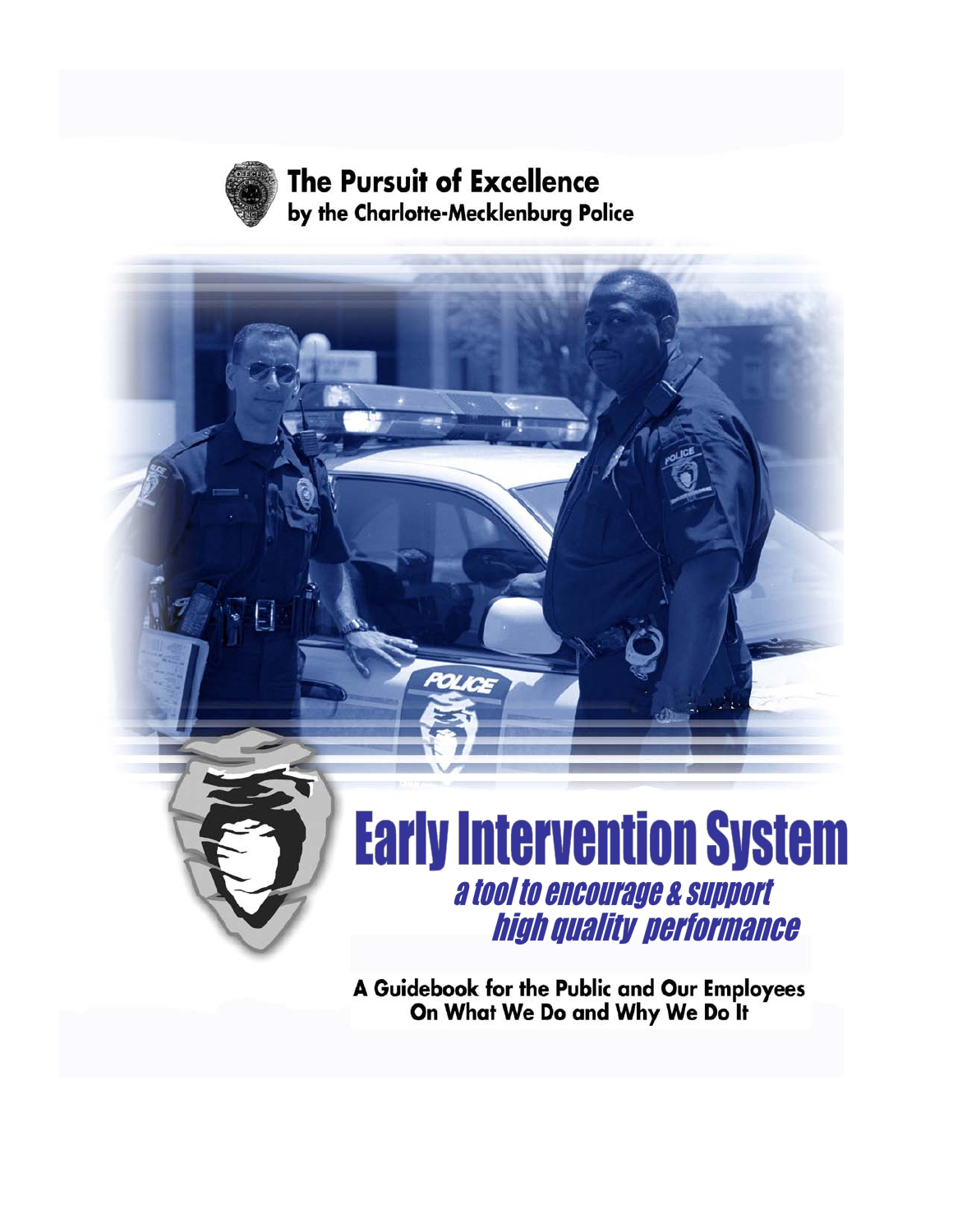#### **MISSION OF THE CHARLOTTE-MECKLENBURG POLICE DEPARTMENT**

**The Charlotte-Mecklenburg Police Department will build problem-solving partnerships with our citizens to prevent the next crime and enhance the quality of life throughout our community, always treating people with fairness and respect.** 

**We value: • Our Employees • People • Partnerships • Open Communications • Problem Solving • Integrity • Courtesy • The Constitution of North Carolina • The Constitution of the United States** 

Published July 2005 by the Charlotte-Mecklenburg Police Department

The development of this document was supported by Grant # 2002-HSWX-0020 from the Office of Community Oriented Policing Services, U.S. Department of Justice. COPS Office support enabled the Charlotte-Mecklenburg Police Department to enlist Bill Geller, Director of Geller & Associates, to collaborate in writing this handbook. Points of view or opinions contained in this document are those of the author and do not necessarily represent the official position or policies of the U.S. Department of Justice.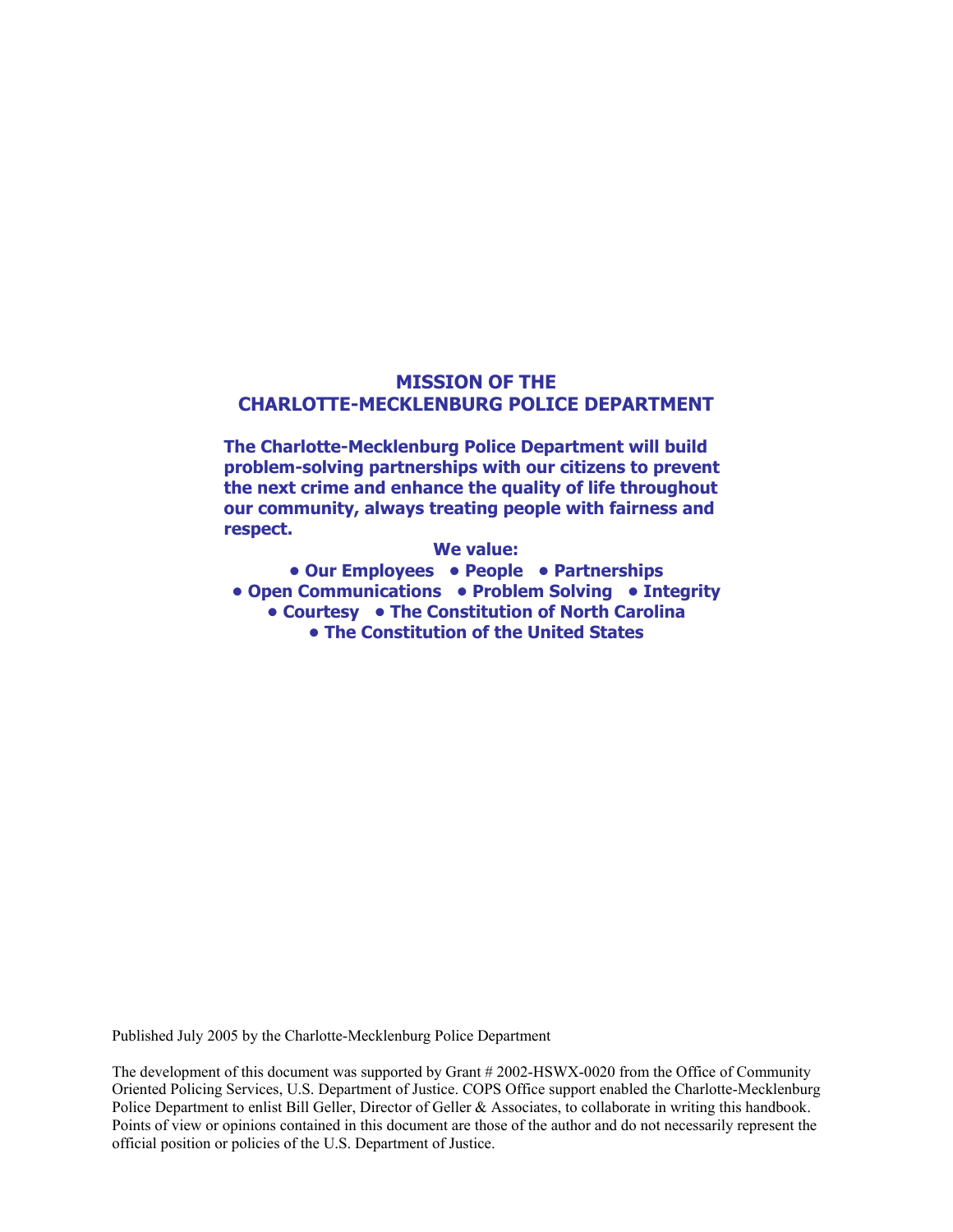

 **Chief of Police Darrel W. Stephens**

*Charlotte-Mecklenburg Police Department* 

It is my pleasure to present this handbook on the Early Intervention System in the Charlotte-Mecklenburg Police Department. This new and automated system holds great promise to help our supervisors introduce an ounce of prevention when employees seem at risk of troublesome patterns of conduct so that a pound of cure—discipline—does not become necessary. The system is intended to alert supervisors and guide them in doing what good supervisors have always done: notice and then address the possibility that a person they supervise may need some assistance in complying with our high standards of performance.

Preventing problems rather than waiting for them to erupt is a central strategy of our agency. We do this in addressing the community's crime problems, and we are no less dedicated to this

approach in maintaining the high level of performance from our employees that the public and members of this Department expect. We care about the well-being of the men and women who work for our organization and, frankly, they represent a substantial taxpayer investment in training. So if they are beginning to struggle in handling their work responsibilities in some way, it's important for us to intervene early and help them return to a good pattern of performance.

As with any new system, some of our employees have questions about how the EIS works, how it differs from past practices, and how they may be affected by an early intervention. This handbook, in Q&A format, addresses questions that have been asked and tries to anticipate and respond to others that may arise. Other police departments may find these discussions helpful as well.

This publication was prepared with feedback from CMPD employees, including a 45-member working group, representing all parts of our organization, which developed our EIS by carefully reviewing other departments' systems and tailoring their best aspects to suit our mission, values and needs. I am grateful for the diligence and effectiveness of this working group and to consultant Bill Geller, who posed questions about our draft EIS policy that helped us improve it and drafted this handbook based on input from our employees. I am grateful as well to the U.S. Justice Department's Office of Community Oriented Policing Services for funding development of this handbook.

I am proud of the service our employees deliver to our community and the many productive partnerships we enjoy with our citizens. I hope that you find the information in this handbook helpful and reassuring of our commitment to high standards of service and integrity.

Sincerely,

Darrel W. Stephens Chief of Police i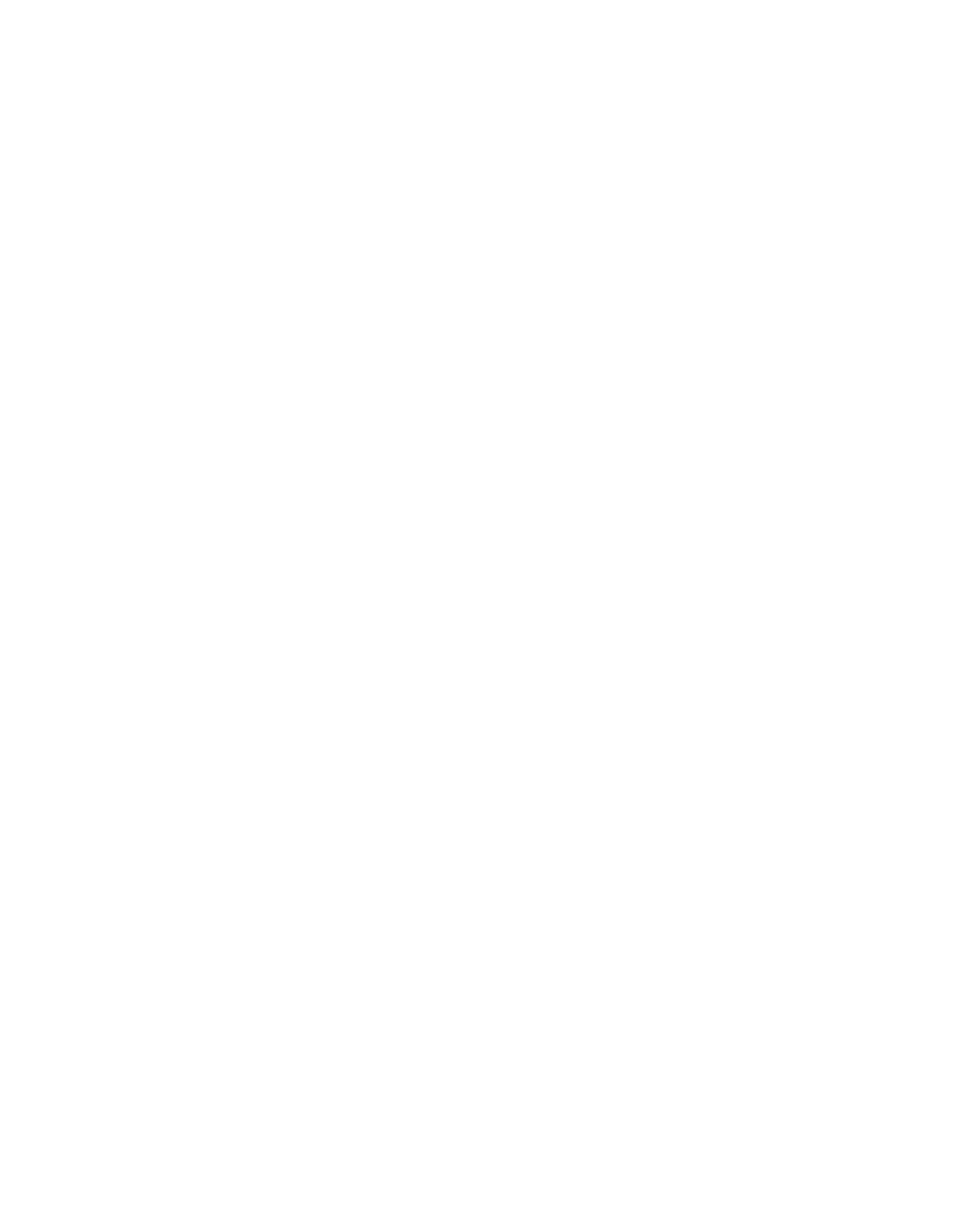## **Table of Contents**

| Chief Darrel W. Stephens' Letter |  |
|----------------------------------|--|
|                                  |  |

# **FAQ Categories**

| 6. How Will We Know if Our EIS is Working Well and Benefiting the |  |
|-------------------------------------------------------------------|--|
|                                                                   |  |
|                                                                   |  |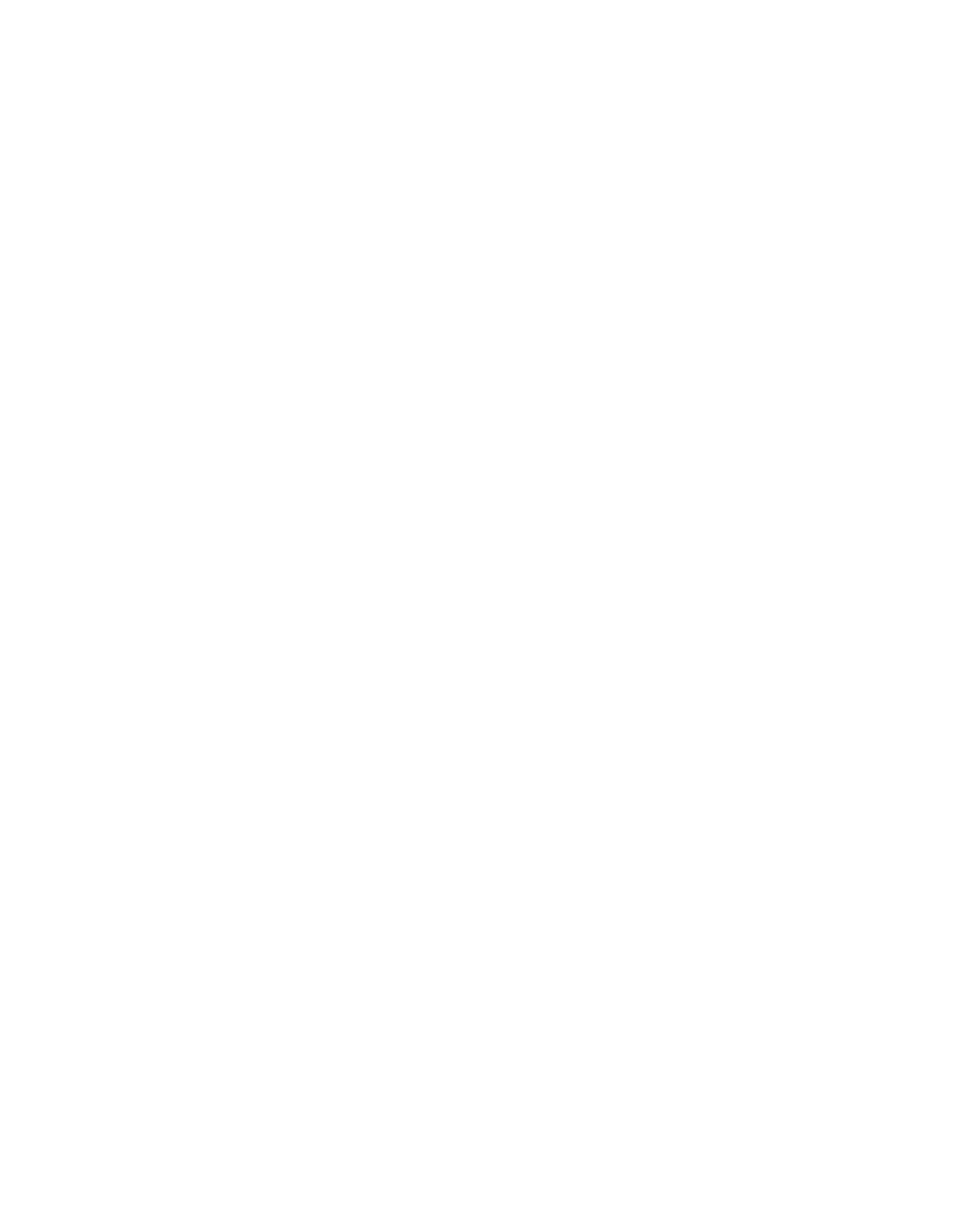#### **INTRODUCTION**

This handbook is intended mostly as an explanation for our employees of a new system which affects them. Since some members of the public may be interested in understanding how our Early Intervention System works, and why we developed it, we have endeavored to write in a way that minimizes police jargon and will be understandable by a general audience.

As noted in Chief Stephens' preceding comments, in the Charlotte-Mecklenburg Police Department, we place a high priority on solving crime problems when they occur and on preventing future problems. Similarly, when it comes to performance by our sworn and civilian employees, we are committed to helping them handle challenges that might impede their effective and appropriate conduct.

When we notice potential performance problems, we want to prevent them from growing to the point where they will jeopardize an employee's career, weaken our service to the public, or damage the reputation of the CMPD. To be sure, if our employees violate our rules, our internal affairs and supervisory structure are responsible for investigating and recommending discipline as may be appropriate. We are strict about compliance with our rules because we owe high standards to the community and to our justly proud workforce. We also owe the public and our employees the very best supervision possible—supervision which encourages employees to continue what they do well and helps them steer away from potentially troublesome patterns of conduct.

With the increasing complexity of police work, the responsibilities and workload of our supervisors are greater than they were a generation ago. The CMPD strives to find methods that make high quality supervision as easy and effective as possible. There is no substitute for well-trained and motivated individuals selected to serve as supervisors, but one of the systems we have established to assist them in doing their jobs proficiently is an automated record keeping and notification system—called our Early Intervention System (EIS).

This handbook explains why we created this system; how it works; how it is expected to affect sworn and civilian CMPD employees and supervisors; what input our employees had in designing the EIS; how our system differs from those adopted by other departments; and what criteria we will use over time to assess whether the EIS is making a positive contribution to effective supervision and employee assistance. These topics are discussed using a question-andanswer format, with the discussions grouped under six general categories.

## **1 Why Create An EIS? Why Do We Need It?**

**What's the difference between what a supervisor should do under the EIS and**  What's the difference between what a supervisor should do under the EIS and what a supervisor has always done if he **or she is actively monitoring what the employees are doing?** 

There are some new procedures, but essentially there really is no difference. As always, we expect our supervisors to There are some new procedures, but<br>essentially there really is no difference.<br>As always, we expect our supervisors to<br>know what their employees are doing, to manage employee behavior, and to help employees overcome performance weaknesses.

**So if there's isn't any new responsibility placed on the supervisors, what's the placed on the supervisors, what's** purpose of adopting a new system?

Sometimes the number of employees a  $\triangle$  supervisor supervises may be large or larger than we'd like. Or a supervisor or Sometimes the number of employees a<br>supervisor supervises may be large or<br>larger than we'd like. Or a supervisor or<br>employee may transfer. We have a lot of transfers, so as a supervisor you may not know an employee's background, behaviors, or other circumstances. And our supervisors are just plain busy, and they might miss something about one of their employees that they should know about.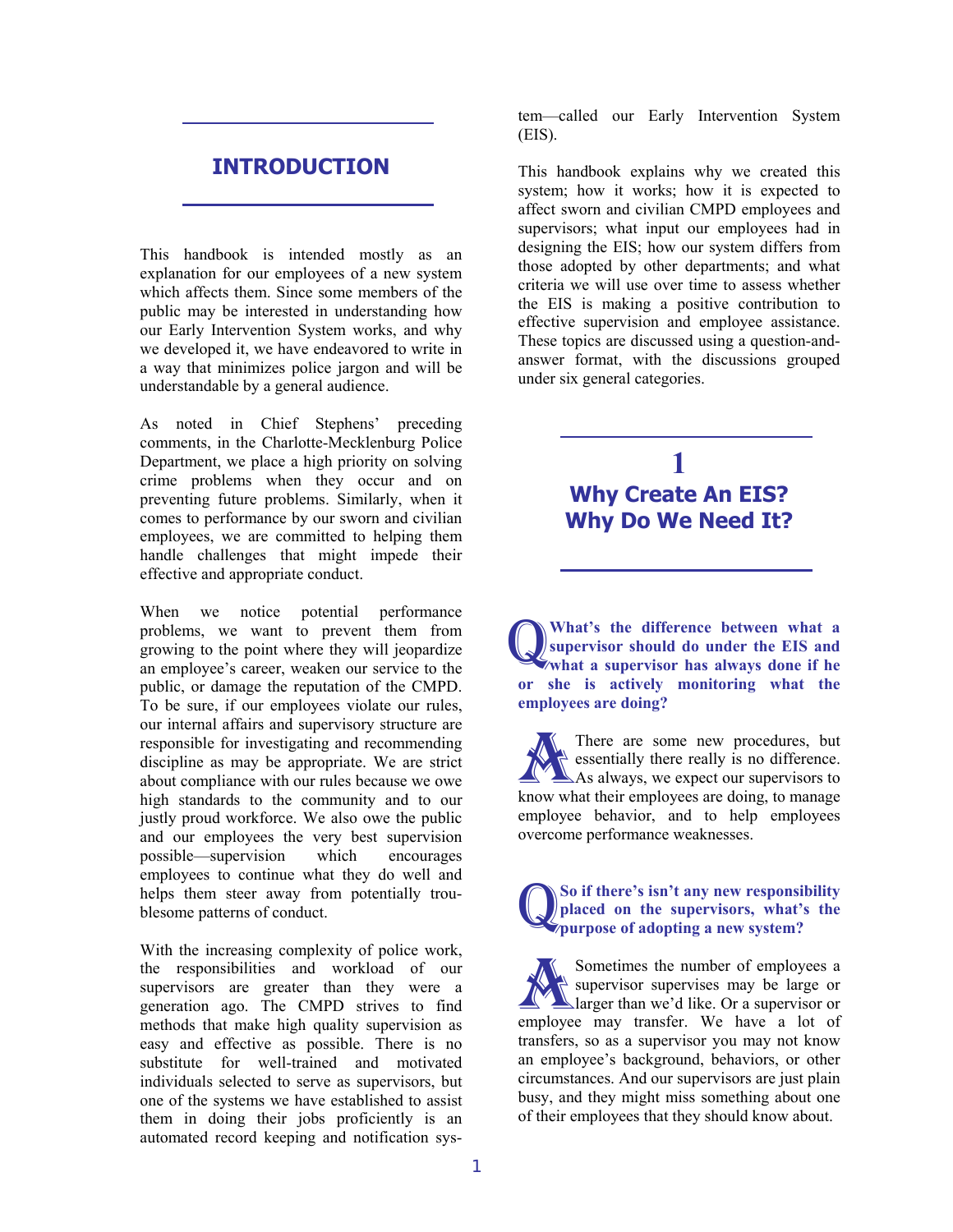In years past, it would not have been easy to create a user-friendly system to help supervisors manage a little bit better. But with breakthroughs in information technology and with our employees' computer skills, we can now put together a system to help prevent some people from falling through the cracks. Establishing the EIS is not a criticism of our sworn and civilian supervisors. There are completely normal reasons why a supervisor might not be aware in a timely way of something about an employee. For instance, the supervisor could have a day off and something happens to one of his or her employees, but nobody ever communicates that to the supervisor. It could be that the supervisor is in training for a week, and an employee is involved in one or two events during that week; but the supervisor doesn't know because another supervisor handled it, and it was never communicated.

So there are many reasons why some of that can slip through the cracks. And where there are differences in skill levels among our supervisors, this system can help ensure that supervisors are all functioning at the levels that we need and expect. By creating a departmental record system, it matters not where an employee is assigned or whether he or she transfers tomorrow to the other side of the county. If the employee has been involved in an event and another incident occurs, the Department won't lose count.

We hope even without a computerized system a supervisor would catch if an employee was involved in some frequency of events. The EIS just helps to ensure that. It should function as a tool to help keep the supervisors on task. Put another way, EIS is simply systematizing and providing much easier information retrieval for what the CMPD has long viewed as quality supervision. This is reflected in the fact that the policy establishing EIS procedures (CMPD Directive 800-010) is listed in our Directives manual in the "Information and Records" section. In essence, EIS should be viewed as an aid in keeping records—records that both provide a limited history of activity and remind supervisors of upcoming tasks to be done. The full text of the EIS directive is available at the following website:

www.charmeck.org/Departments/Police/About+ Us/Departments/CMPD+Directives.htm#800

**Are CMPD employees being singled out for close monitoring and early intervention, or are early intervention systems widespread?**  Q

The CMPD committee which designed our EIS looked at the business community, the military, other public sector The CMPD committee which designed<br>
our EIS looked at the business commu-<br>
nity, the military, other public sector<br>
service providers and, of course, other police agencies. A majority of what we found was counseling, training or employee assistance programs. Frankly, we did not find anything unique even though one of our marching orders was to look outside of police departments for something creative. There are processes in place in many institutions that identify employees in need of assistance so companies don't lose their investment in that employee. Within the police world, EIS programs are growing rapidly. There's widespread interest now in early intervention systems.

**Was the EIS forced on us by a court or some outside group?** Q

No. We have been interested in developing an EIS for purposes of continually improving our management No. We have been interested in developing an EIS for purposes of continually improving our management and supervision. In order to be accredited as a police agency by CALEA (Commission on Accreditation for Law Enforcement Agencies), a police agency has to have many types of systems, one of which is an early intervention system. However, our interest in providing this kind of support for our supervisors and employees was self-initiated and independent of any outside advocacy or requirements.

**What's the most significant impact the EIS is expected to have on our Department?**  Q

The largest contribution will be that it provides a limited history. If an employee has a problem once, and The largest contribution will be that it<br>provides a limited history. If an<br>someone tries to address it, we will have a clear history of what steps were taken, what the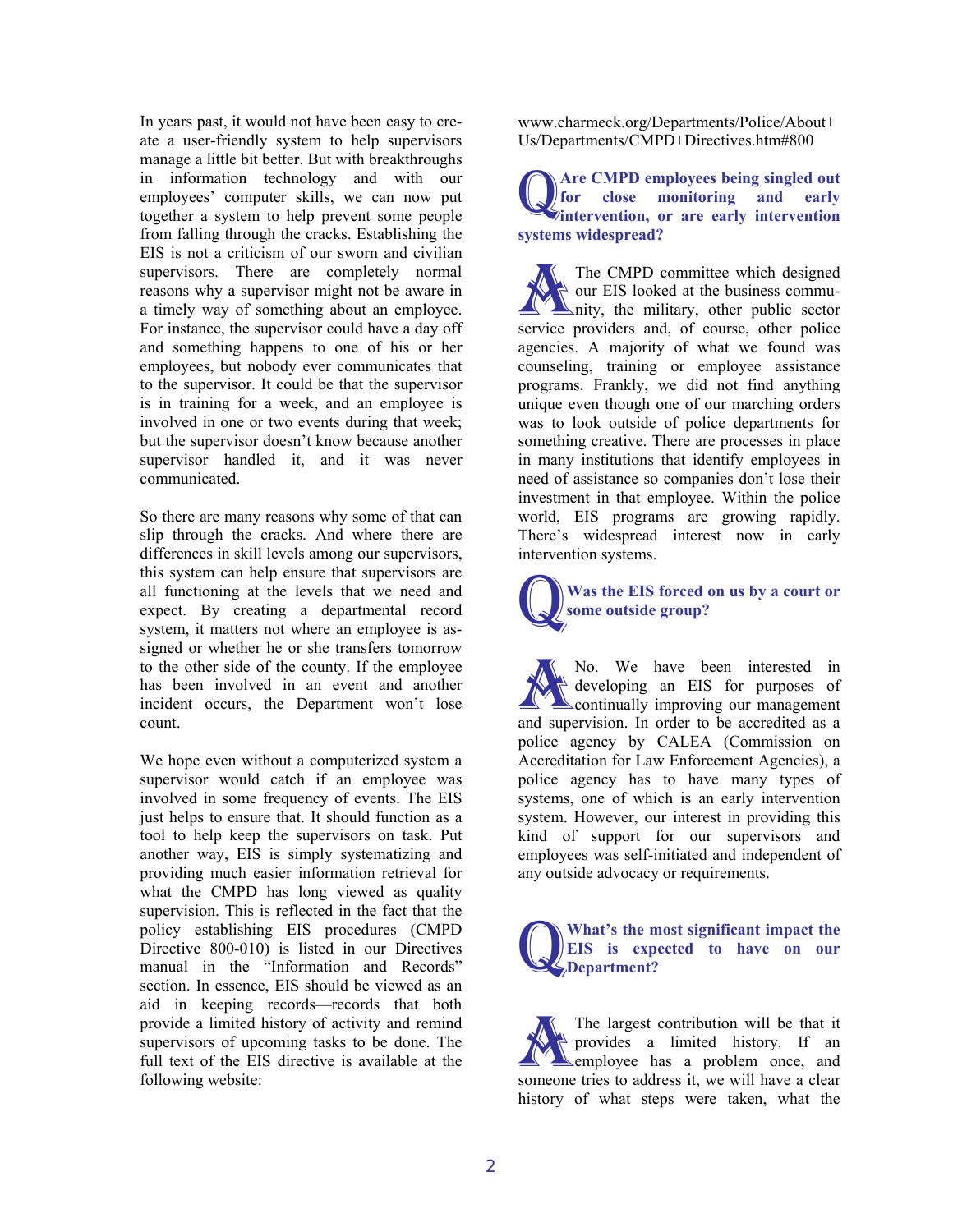analysis revealed. We will be able to see readily if an employee is having the same problems over and over again. If past attempts to help an employee correct job performance concerns have not worked, we can pursue progressive interventions.

All of us in the police department know that when an employee refuses to make changes, ultimately it will result in discipline. The EIS at least sets the stage for employees to correct behavior—inappropriate or unacceptable work performance, or behaviors that contribute to that—without being disciplined. If they elect not to change, or they can't change, then that's a different matter. The EIS provides the limited history of efforts on the part of the organization—the supervisors—to try to shape an employee's behavior in a positive way.

The EIS retains alert records for a period of five years. After that time, the records are purged from the system. The EIS committee and executive staff felt that this period was sufficient to ensure that potential problems would be properly addressed, or that the employee would have faced discipline or unsatisfactory performance reviews, both of which are records which are retained for an extended period of time by Internal Affairs or Human Resources.

### **2**

## **How Will EIS Affect Me as an Employee or Supervisor?**

**What kinds of events will be the subject of an alert and possible intervention?** Q

After considering a lot of options used in other police organizations, we settled on a relatively small number of After considering a lot of options used<br>
in other police organizations, we settled<br>
on a relatively small number of<br>
performance indicators. These are indicators that our in-house EIS design committee believes are meaningfully related to keeping an employee from falling into job habits that, unchecked, could result in discipline. The events that our

EIS tallies for each employee, as the occurrences are entered into the electronic records, are listed in section IV.A. ("Performance Indicators") of the EIS directive. They are:

● **Discretionary arrests** (intoxicated and disruptive in public; disorderly conduct; resisting, obstructing or delaying an officer; assault on a law enforcement officer)—when they occur in the absence of another *non*discretionary charge (e.g., larceny, possession of drugs or paraphernalia, a charge supported with tangible evidence)

● **Incidents requiring a supervisory investigation** (uses of force; vehicle pursuits; on-duty employee vehicle collisions; employee injuries)

● **Citizen and Department generated complaints** (alleged violations of CMPD Rules of Conduct, such as neglect of duty, courtesy, excessive use of force, etc.)

● **Use of sick leave** (frequency of use in general, use of sick leave in conjunction with days off and use of sick leave in conjunction with the use of vacation leave)

**How many of these events have to occur for a threshold to be reached and an a** How many of these for a threshold to alert to be issued?

There must be several such events during a specified number of months. The thresholds were set by the 45-There must be several such events<br>during a specified number of months.<br>The thresholds were set by the 45-<br>member committee that designed the EIS, which consisted mostly of first-line employees. What they considered is how many events might indicate a potential performance problem. There was consensus among the large design group on all the thresholds we set. The Department from time to time will review and may reconsider and recalibrate the number of events that seems appropriate to trigger an alert.

There is no secret about the calibrations. All our employees will be kept current on the system's mechanics and on what the thresholds are for triggering an alert. Any employee who wishes to know the thresholds that have been set for any given type of events (for instance, it might be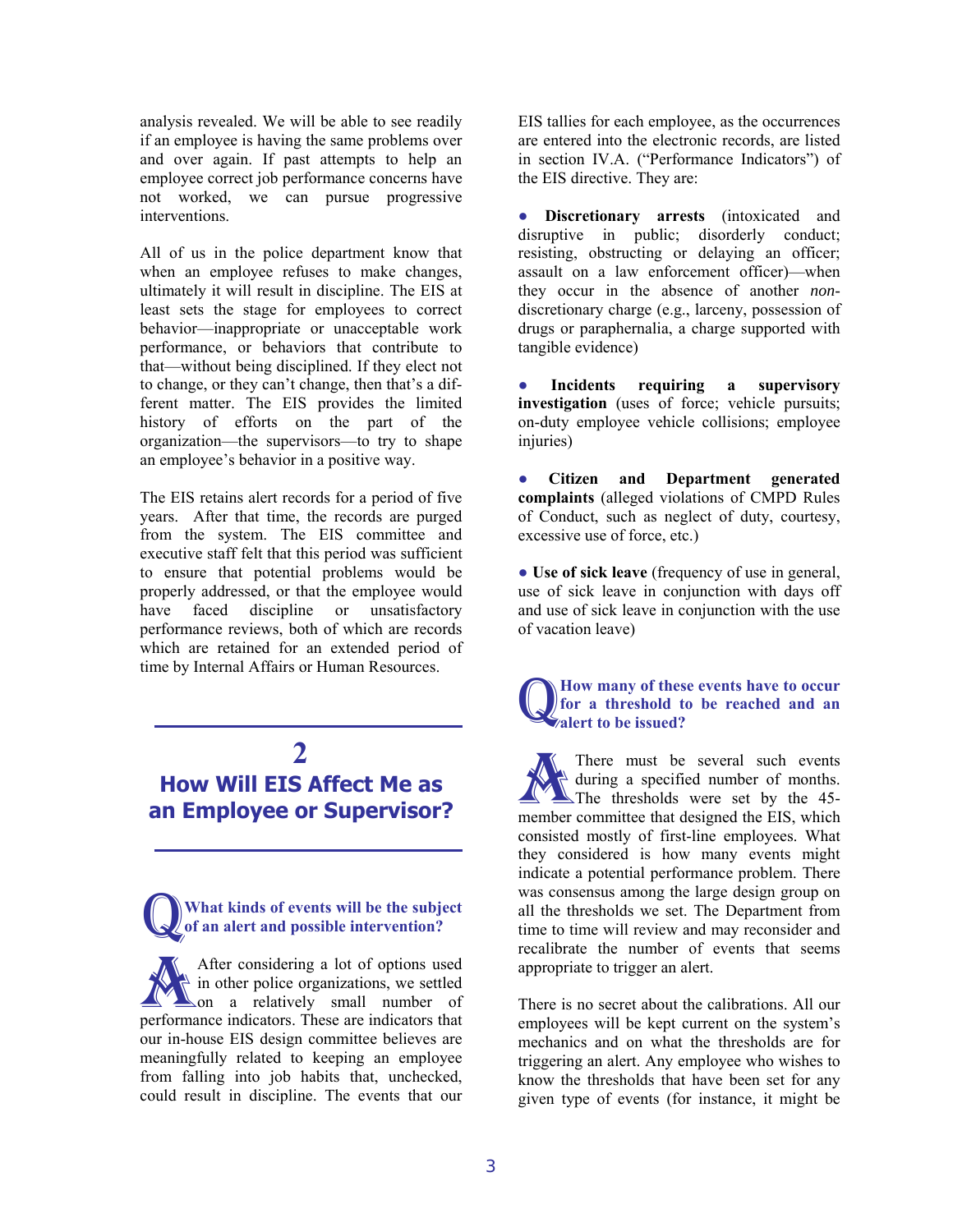three incidents of use of force within a 90 day period) need only ask his or her supervisor. Or, as we explain elsewhere in this handbook, employees can see what the thresholds are by checking their own electronic "summary page" in the EIS. That page also shows them if any relevant events have been counted for them.

### **What happens to me if an** *alert* **is issued by the system?**  Q

If you are the *supervisor* who is alerted, your responsibility is to make an assessment, as you normally would if If you are the *supervisor* who is alerted,<br>
your responsibility is to make an<br>
assessment, as you normally would if<br>
you had a concern about one of your employees. The purpose of this assessment is to determine whether each of the events which triggered the automated alert is explainable and appropriate conduct or whether it represents undesirable job performance which should be corrected.

If you are the *employee* who is the subject of the alert, you will have an opportunity to discuss the events with your supervisor if he or she believes there is need for an intervention to correct job performance. If the supervisor's assessment is that no intervention is necessary because the employee is performing properly, there is no need for the employee to do anything.

#### **What kinds of concerns might lead a supervisor to decide that an intervention is needed?**  Q

If, after careful assessment, the supervisor concludes that employee behaviors involved in the events—uses If, after careful assessment, the<br>supervisor concludes that employee<br>behaviors involved in the events—uses<br>of force, employee injuries, use of sick leave, etc.—are inappropriate in light of CMPD rules, mission or values, an intervention would be warranted.

For instance, the supervisor may find that relatively frequent uses of force by the employee or injuries to the employee stem not simply from the necessities of a high-activity, dangerous assignment but from other factors. These other factors might include some tactical mistakes officers are making that jeopardize themselves, their colleagues and innocent bystanders as well as arrestees. There might be some deficiencies in verbal communication skills. Perhaps the supervisor learns that the employee is not as skilled as we would like in diffusing or deescalating stressful situations, and may in fact unintentionally contribute to increasing the stress, resulting in otherwise avoidable uses of force. Or, a supervisor may learn that the way an officer broke his hand is by using fists to the head of a suspect; depending on the incident circumstances, this may or may not represent the most sensible choice of tactics.

### **What happens if the supervisor believes an intervention is needed?**   $\mathbb{Q}^{\mathrm{w}}_{\mathrm{an}}$

The supervisor is not authorized to  $\lambda$  impose an intervention solely on his or **A** her own initiative. The supervisor must The supervisor is not authorized to impose an intervention solely on his or her own initiative. The supervisor must confer with the next tier supervisor and discuss the areas of concern, explaining why an intervention is appropriate, and also discuss why the proposed specific intervention makes sense.

If the second-tier supervisor agrees, then there will be a one-on-one meeting between the firstline supervisor and the affected employee to discuss the situation and any intervention. This is an opportunity for the employee to offer a different perspective, if he or she sees things differently. For instance, the employee may agree with the diagnosis of the problem but think the proposed solution (more training of a particular type, etc.) is unlikely to be helpful.

This is an opportunity for mutual problemsolving. The ultimate purpose of an early intervention is not a "gotcha" but an effort to head off at an early stage a pattern of conduct that could prove detrimental to the employee's career and could negatively impact others. As with traditional employee-supervisor relationships, the supervisor has the responsibility to decide, after hearing the employee, what will be the best course of action for any intervention.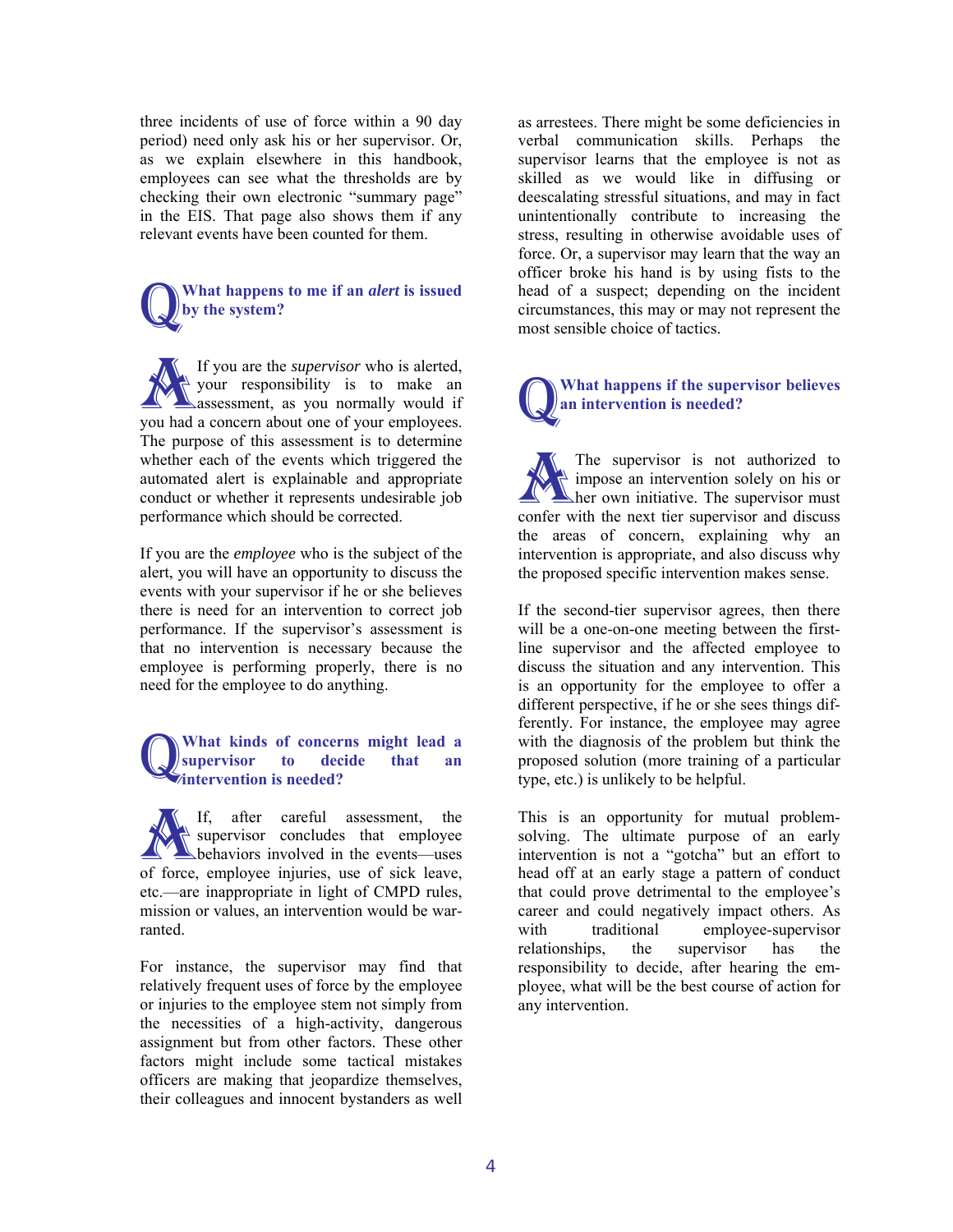**What are some of the interventions that will be used to correct job performance?**  Q

The interventions under our EIS are the same kind of employee guidance, assis-**Letance and support that have always been** The interventions under our EIS are the<br>same kind of employee guidance, assis-<br>tance and support that have always been<br>applied when a supervisor thought an employee should be functioning at a higher level of proficiency. Section IV.C. of the EIS policy sets forth the kinds of interventions that typically will be appropriate: defensive tactics instruction, communication skills development (verbal judo, etc.), supervisor counseling, one-on-one training or course instruction, and engagement of the Employee Assistance Program.

It is important to understand that the Early Intervention System is not designed to be Big Brother, snooping into our employees' private lives and meddling in matters that are unrelated to work performance. The entire purpose of the EIS is to maintain the high standards of work performance that we hire and train our employees to provide. If a problem at home is not affecting work performance, it is not a matter that the EIS will flag or expect a supervisor to assess. We do, of course, care a great deal about the well-being of our employees, and, as always, if an employee seeks assistance with a personal matter that is troubling him or her, we will endeavor to see if we can be helpful.

### **Can you give a specific example of what might occur when the employee is going Can you give a specific example of when the employee is got through the prescribed intervention?**

Take the example of someone who the supervisor thinks could improve in the **Larea** of tactical communication skills. Take the example of someone who the<br>
supervisor thinks could improve in the<br>
area of tactical communication skills.<br>
The employee would go to our Academy and be assessed by a use-of-force instructor or instructors. They would create a scenario or scenarios for that person to get involved with, and they would recreate, in the safety of the training environment, some of the incidentrelated tension or stress that the employee seems to need to deal with more effectively.

Having created the stressful training encounter, the instructors will observe how the employee behaves. They might say to the employee, for

instance, "OK, you're supposed to be here to lock me up, and here's the situation I'm in, and I'm not listening to you. What are you going to do about it?" Then the employee needs to try to communicate with them. The instructors might videotape the scenario, which is something that some other agencies that the CMPD EIS design committee visited do very well. They videotape the scenarios and then debrief, critiquing what the employee did well and what could be done better.

We might not videotape everything, but there would be practical exercises, followed by a conversation. We might have additional people there, if they were not videotaping, to share during the debrief what they saw and how a person might improve. And then we would run through the scenario again and have the employee apply the tactics or the strategies just learned—whether it's communication styles or skills—and see what the results are. Our objective in such training is to both encourage the employee and help provide the skills necessary to overcome whatever deficiency or weakness is interfering with high-quality police work.

**Why would you want to videotape an officer going through corrective training? Isn't that just a way to embarrass the officer?**  Q

As they say, "Seeing is believing." Sometimes some of us can't see ourselves the way others see us, which As they say, "Seeing is believing."<br>
Sometimes some of us can't see<br>
can be quite understandable. It can help to watch a videotape to get insight into how we appear to others. Here's an example from a retraining exercise used by another agency that some members of our EIS committee visited:

Two officers are highly active, and their routine on the streets has been that after they handle a situation, they bump chests and salute each other with high fives. They're the kind of guys who are always saying, "To the death, buddy. I'm here for you." They were getting involved in a lot of uses of force. So their supervisor brought them in to see why every time they to go on something, they seem to get involved in uses of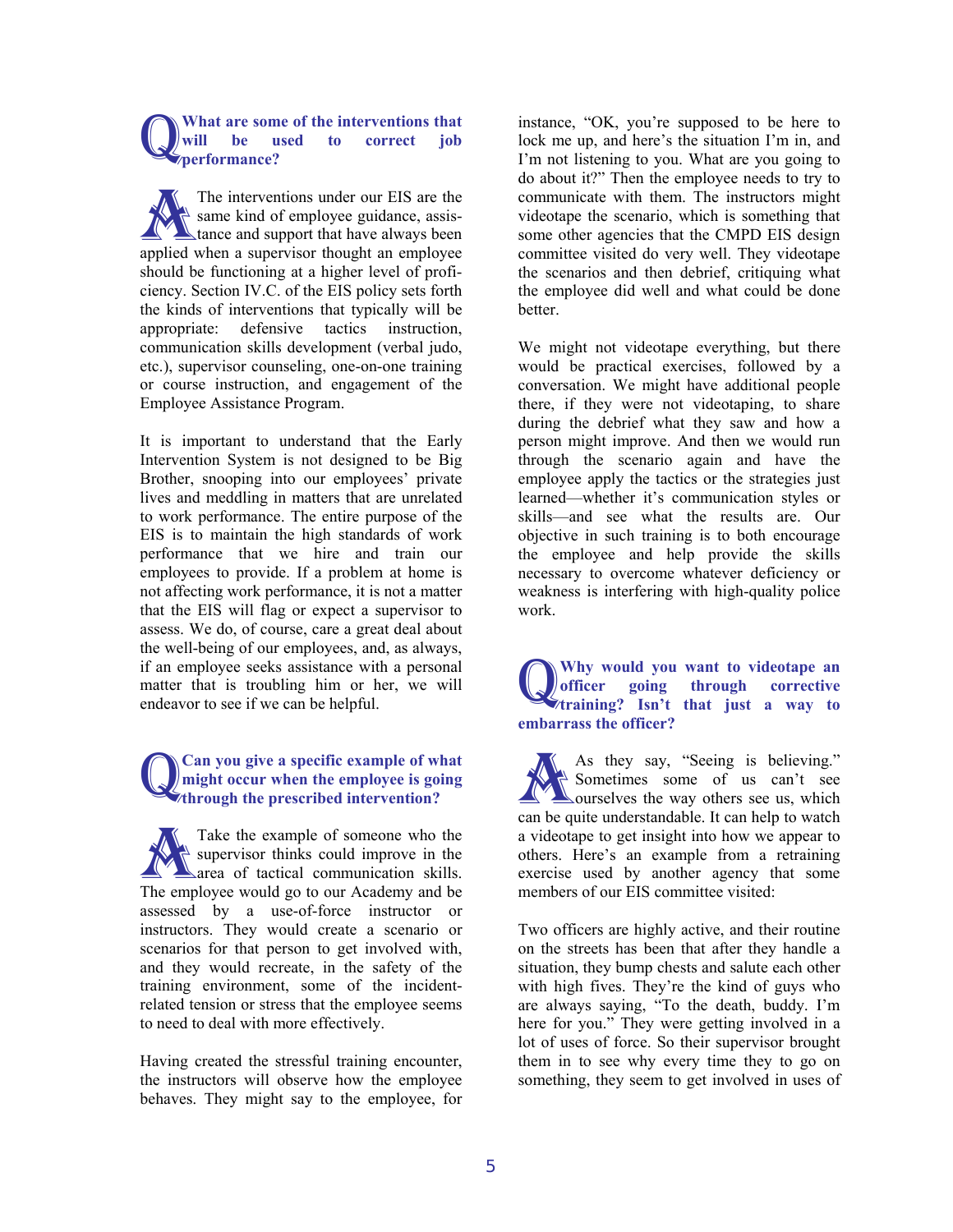force. The department videotaped that particular retraining exercise.

In that videotape, you see the two officers talking to the guy in the Redman outfit, and he's not cooperating at all. They're not going to put up with that, so they jump right in with hands on. They're not saying the right things to control him anyway, nor are they exercising any patience and tactical thinking. When they jump to hands-on, he puts up a fight and slings one across the room, gets on top of the other and struggles with both as the other officer returns to engage him.

At that point in the video, the suspect takes the gun of the officer below him. The officer above him sees this and runs out of the room, leaving his partner to be "shot" by the suspect, which in fact happens. As the story is told by agency representatives, those two officers weren't bumping chests anymore as the officer left to be "shot" wasn't very happy about his partner's decision when the chips were down. The trainers had to work with those officers to show them that the two of them can be compromised, and that they need to think about how they approach people. So, there can be value in videotaping people because they can better understand what they are doing.

#### **What is the employee's basic responsibility when directed to participate in an intervention?**  Q

The employee has the responsibility to do his or her very best to fix any concerns and try to address any issues The employees are that are identified.

### **Does EIS participation cost the employee any money or days off?**  Q

No. It's a cost to the Department. If the employee has to go for a day of **Ltraining**, the Department bears the cost of having that person out of his or her primary function and having somebody else fill that role. A



That varies by the situation and the type of intervention needed, and whether or not a supervisor prescribes a follow-up That varies by the situation and the type<br>of intervention needed, and whether or<br>not a supervisor prescribes a follow-up<br>review. A follow-up might be planned for two, three or perhaps six months after the intervention to see how the employee is doing on the particular issue that caused the intervention. An Academy instructor who is working with the employee as part of an intervention may say, "I want you to come back next week or in a month or three months, and I want to test this again. I want to be sure we are confident—and *you* are confident—that you can apply the techniques, tactics and skills that you were taught."

So there are no hard and fast time periods that apply to all cases. The principle is that the supervisor should keep a close eye on the situation until the employee's performance improves and remains consistently improved.

We recognized that an employee is going to feel more scrutinized upfront because that's where the assessment is active. If there's an intervention, it's going to be identified and discussed with the employee; he or she will go through it; and a number of people are going to be looking at the individual's performance for some period of time after that—probably for a couple of months. The employee will be elevated on the supervisor's radar, and the supervisor will know that the employee potentially needs closer scrutiny.

**What, if any, stigma attaches to an employee who is identified by an early**  *intervention* alert or actual **intervention? Can it affect career opportunities within the Department?**  Q

It depends. EIS alerts are simply a count of events that may indicate an increased It depends. EIS alerts are simply a count<br>of events that may indicate an increased<br>risk to the Department, public and/or<br>employee Alerts themselves do not mean that an employee. Alerts themselves do not mean that an employee's performance needs improvement or that it is inconsistent with our values as a department. EIS alerts are not based on the specific details of the events. Therefore, the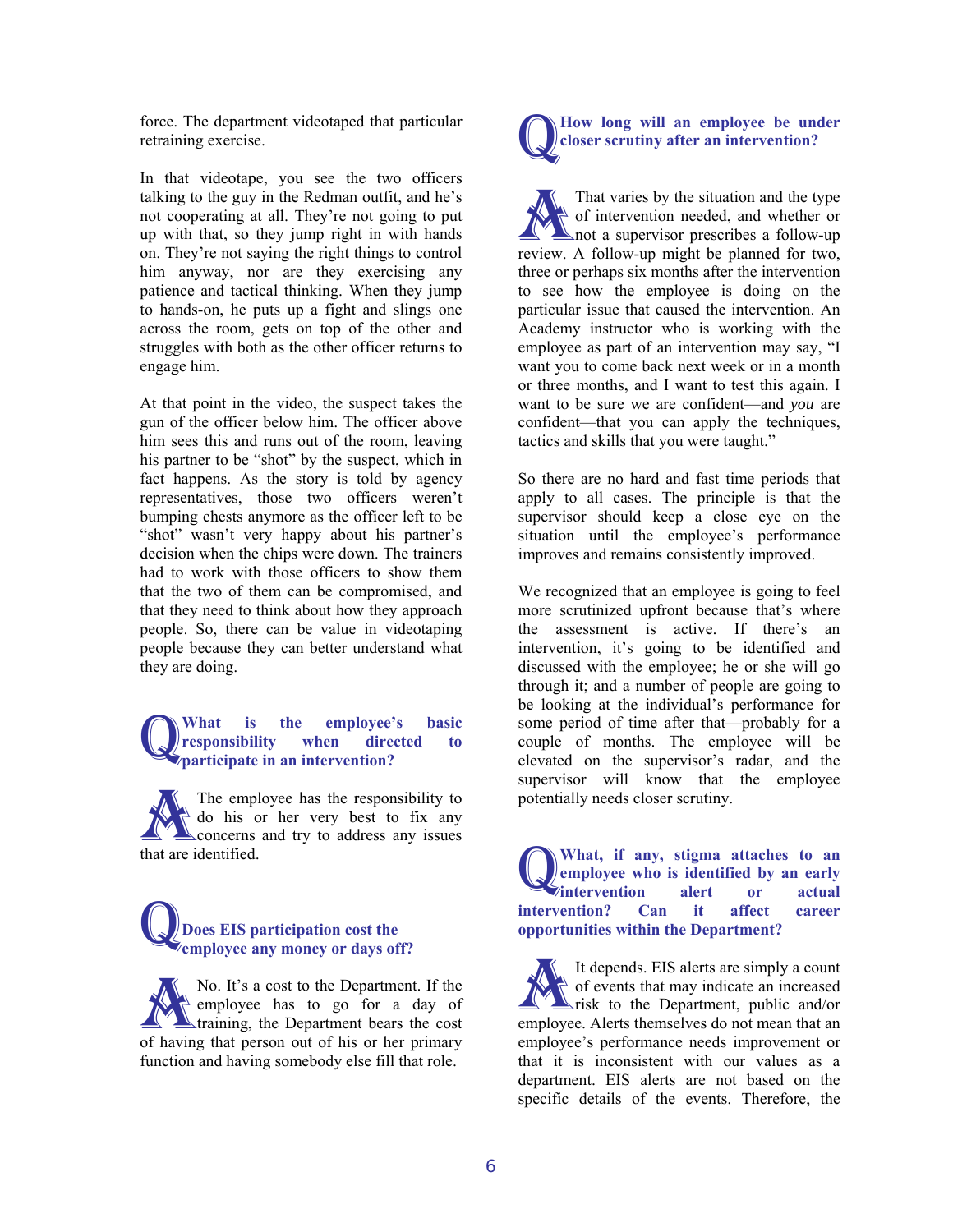mere presence (or absence) of EIS alerts will not affect promotions or transfers.

There should be no stigma attached to the mere fact of an alert. While our system is quite new, based on experiences in other agencies we anticipate that there will be many alerts that turn out to require no intervention. That is, the supervisor looks into the matter and determines that the employee acted appropriately. Perhaps the supervisor concludes that in handling an arrest situation there was really nothing that the employee could have done better. The officer communicated well, used all the appropriate safety measures and tactics. The result would be no intervention. In these circumstances, what stigma attaches to those non-interventions? None.

However, an EIS record that describes an employee performance issue that has been determined to be *problematic* may affect a transfer to another assignment within the Department. Employee performance is always considered in assessing transfers. So, while an alert itself would not affect a transfer, an employee behavior or other matter that affects work performance could affect a transfer. If an employee's work performance improves, resulting from an intervention or through the employee's own efforts outside the EIS program, the improvement can also be considered as part of the evaluation for transfer.

EIS alerts or interventions will not disqualify someone from a promotional process. Eligibility criteria for promotion are detailed in CMPD Directive 300-011. The Early Intervention System is designed to correct behaviors, inconsistent with our values and expectations of employee performance, *before* disciplinary action is necessary. Of course, discipline applied from sustained complaints does affect promotional eligibility, consistent with Directive 300-011.

Employee performance is *always* a factor in the Structured Chain of Command Evaluation (SCOCE). EIS interventions may affect SCOCE scores. An intervention (as opposed to the initial automated alert) *is* an indication that a behavior or performance needs improvement. Although *the intervention is not discipline*, the performance concern is always a matter that should be considered in assessing the promotional potential of any employee.

So for the employee who does have issues that affect his or her work performance, and for whom an intervention is directed, is there a stigma? Some employees may feel there's a stigma. They may think, "I've had five interventions in the last two years, and now I can't get that job in robbery or homicide or that transfer wherever it is I want to go." One could think of this as a stigma, but if it is, doesn't the employee attach the stigma to himself or herself?

### **Is it fair that I might be stigmatized by the EIS?**  $\mathbf{Q}^{\text{Is}}_{\text{th}}$

Let's remember that the EIS, like any system, is designed to help us do and manage our work in a sensible way. We Let's remember that the EIS, like any<br>system, is designed to help us do and<br>manage our work in a sensible way. We<br>don't leave commonsense and common decency at the door when we walk into the brave new world of computerized record-keeping.

Take an example. Perhaps an employee was struggling at home for whatever reason. Maybe his wife or child was sick, or may he and his wife had some marital strife, and it was a tough time. Maybe he got two or three rudeness complaints because he was a little bit more impatient than he should have been. Should that follow him forever? Most people—and most folks in this organization—aren't going to hold that against a person forever. We don't hold discipline against people forever. In the promotional process there are specific guidelines for how long something like that would be held against an employee.

The EIS information is a personnel record, and it may or may not affect someone's promotion, but it's not going to be held against him or her forever. If the employee has repetitive problems of the same sort, that says something different. Or if he or she has constant problems, that also says something different. Could there be stigma that attaches there based on the same type of problem happening over and over and over again? Sure, there may be some stigma that attaches there, but think about it: We don't need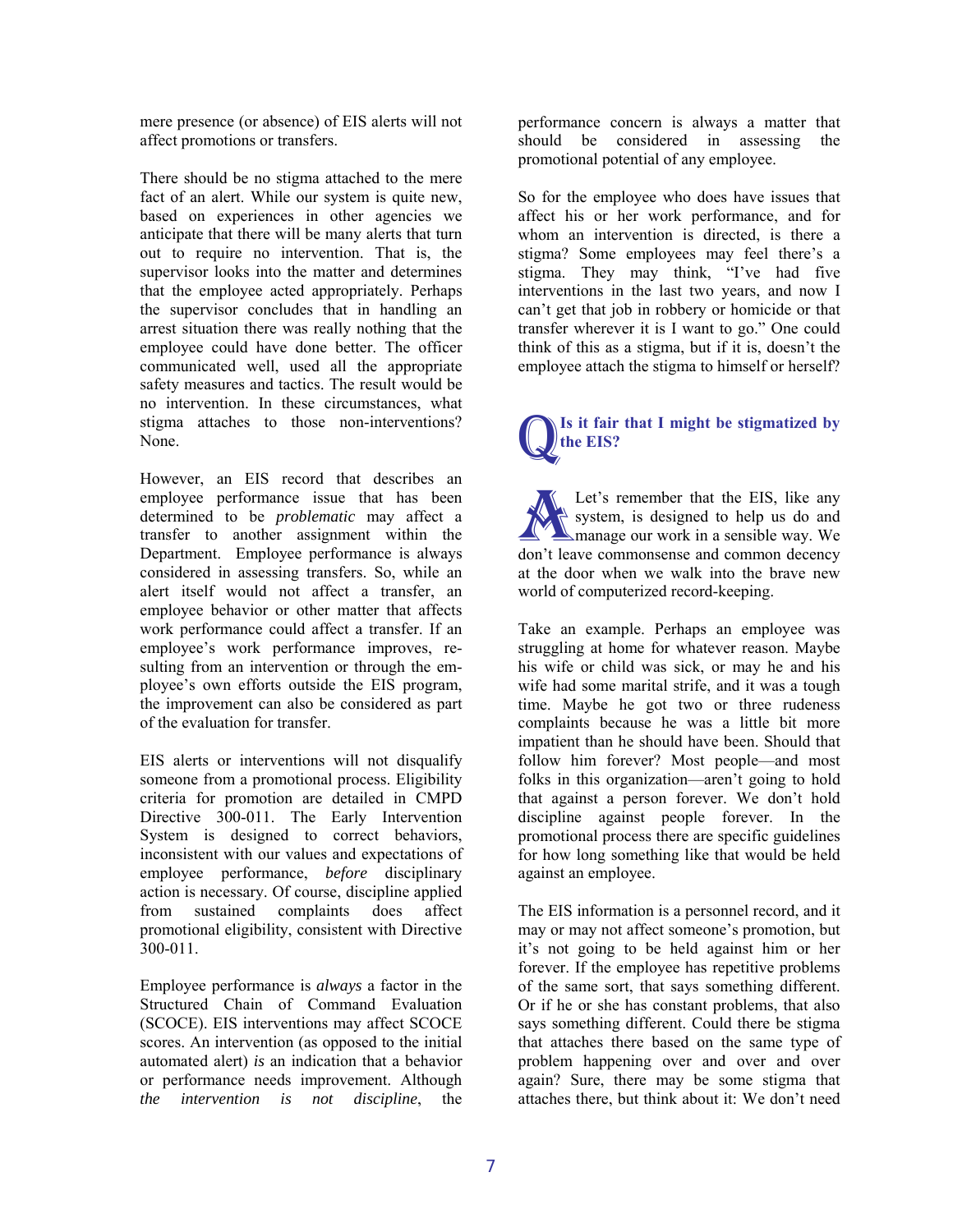EIS to point out some folks who have some stigma attached to them, and the members of the organization know it because people develop reputations. The way people perform their jobs establishes reputations for people.

#### **Will EIS action be a part of an employee's permanent personnel Frecord?** Will it be expunged? When? Q

Because EIS records (and the data that they are based on) address employee **Example 1** performance, they are considered Because EIS records (and the data that<br>they are based on) address employee<br>performance, they are considered<br>personnel records. However, the Department has considered the length of time that these records would be relevant to an employee's performance and has decided that *EIS alerts and intervention records would be purged from the system after they age five years.*

In their consideration of this policy, Executive Staff members felt that an employee's performance concerns would be effectively addressed through EIS within this period or the employee should have already faced disciplinary or unsatisfactory performance action. If discipline was imposed for action that violated Department rules, that would remain a part of the employee's permanent personnel record.

### **You say that interventions aren't discipline, but aren't they really just discipline, but aren't they really just aren't they really just discipline dressed up in new language?**

No. We know it's just human nature that any new system will be viewed with a little concern by some people. No. We know it's just human nature<br>that any new system will be viewed<br>with a little concern by some people.<br>"They're tracking me, and that worries me" is a feeling some may have. And in situations where an employee isn't cooperating with a supervisor, it's probably true that *anything* the supervisor prescribes is going to feel like discipline.

But there's a difference between interventions and discipline. Interventions don't affect an employee's pay or job status. Early intervention is designed, as are other aspects of supervision, to affect an employee's *performance.* The purpose of interventions is to assist employees in doing the job we expect them to do. We don't need a rule infraction to prompt intervention or other guidance to an employee. In fact, we hope interventions and other guidance will *prevent* rule infractions and make unnecessary any sort of discipline. Discipline occurs, unlike an intervention, when an employee is adjudicated to have violated a rule of conduct.

As we studied early intervention systems around the country, we learned that successful systems do not sit within Internal Affairs. If EIS is housed within a police department's IA unit, people cannot readily see that EIS is about *preventing* discipline; rather, they tend to think of it as a disciplinary system.

**If the intervention isn't discipline, will it be used in determining whether I am**  If the intervention isn't discipline, will it<br>be used in determining whether I am<br>disciplined—and what type of discipline **I might receive—for some other rule infraction?** 

The way we handle our discipline is that an allegation of misconduct must first be sustained against an employee. *Then*, The way we handle our discipline is that<br>an allegation of misconduct must first<br>be sustained against an employee. *Then*,<br>we look to their record—not their entire *personnel* record, but their *disciplinary* record. The employee's EIS record is *not* a disciplinary record.

In fact, Internal Affairs will not be any different than any other unit of the Department in terms of its access to EIS records. IA will *not* have full control access to the EIS system. IA staff won't be able to look up any employee's EIS history because they don't have the permissions the EIS requires. The Training Academy (and its chain of command) *will* have that kind of access because they're managing the EIS for the entire Department. But Internal Affairs supervisors will only be able to see the records and histories of their own employees.

**Does the supervisor have the flexibility to look at the employee's conduct even if the supervisor have the flexibility**<br>
to look at the employee's conduct even<br>
if the EIS doesn't flag the employee **with an alert?** 

Yes. Nothing about the EIS is designed to intrude on what our good supervisors have always done—pay careful Yes. Nothing about the EIS is designed<br>to intrude on what our good supervisors<br>ahave always done—pay careful<br>attention to the work of their employees and see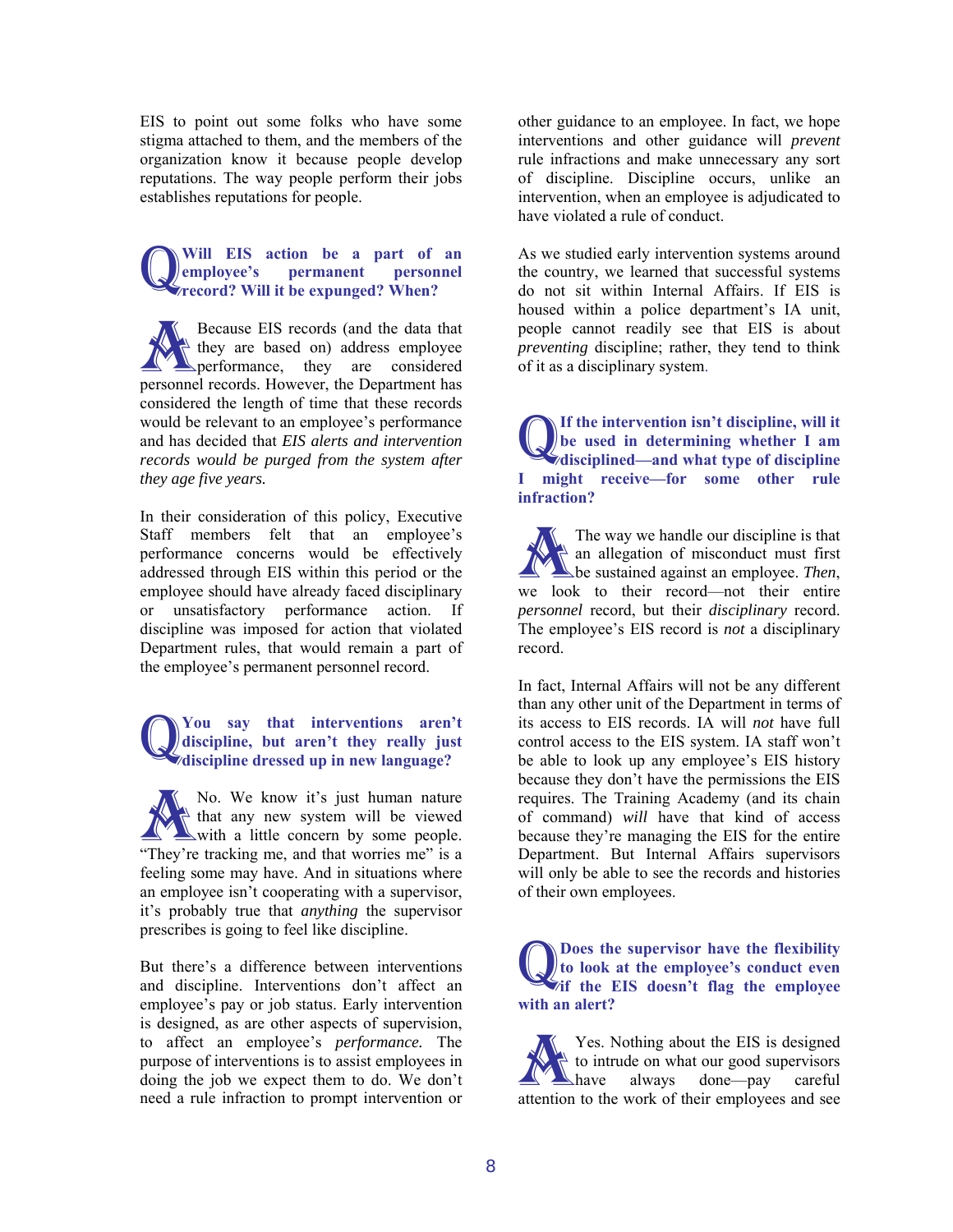how their good work can be supported and their challenges in doing good work can be overcome. A supervisor may notice, without receiving an alert, that an employee isn't as productive as he or she used to be. If a supervisor thinks a pattern of conduct is occurring that requires closer analysis, the supervisor would take a look and would record that he or she was doing so by creating a "supervisor-initiated alert."

The Department developed this additional option for supervisors under the EIS because the system can't necessarily pick up on everything. For instance, the supervisor may notice a problem with an employee's attitude toward work. The EIS doesn't directly measure the fact that somebody is disgruntled, but usually disgruntled employees tend to act out in one form or another, and it shows up in their work performance. They tend to have more complaints because they're rude with people or they may engage in more aggressive physical behavior and uses of force. Sometimes a supervisor will recognize an attitude problem which is below the EIS radar screen in the sense that it hasn't yet produced an event tracked by that system.

It could be that the supervisor recognizes from talking with the employee that there is an issue at home that is affecting the person's attitude and, ultimately, affecting his or her work performance. An on- or off-duty problem may be affecting work performance, and if so the supervisor will need to take a closer look. However, if stress or some other problem for the employee is *not* hindering the employee's *work*, it's not something supervisors would create an intervention about. Negative effects on work performance could show up as a communication problem, a safety issue, a tactics concern, or some other difficulty. The effect on work performance may not be something that would trigger an alert because it might not be associated with a particular *event* that EIS tracks.

If something like that occurs, the supervisor can go into the EIS computer-based record system and create a supervisor-generated alert. When that is done, the system would pull all the events the employee was involved in for the previous 180 days or whatever time period the system is calibrated to capture. The system would list these events for review by the supervisor. Just as

with the analysis triggered by an automated flag, the supervisor would be responsible for deciding whether an intervention is appropriate.

**Why should a "supervisor-initiated alert" be entered into an employee's record?**  Q

It helps other supervisors to see an  $\triangle$  accurate history of issues that may help them better manage the employee. It It helps other supervisors to see an accurate history of issues that may help them better manage the employee. It also helps the affected employee to see what kinds of issues supervisors believe need to be addressed in order for the employee to perform well and have a positive job experience.

**Will the EIS have any effect in smoothing out some of the inconsistencies in how supervisors approach their work?**  Q

It may very well. Even though we train our supervisors with standard procedures and expectations, inevitably It may very well. Even though we train<br>our supervisors with standard<br>procedures and expectations, inevitably<br>there are variations in how people do their work. Some variations are perfectly acceptable and some are less desirable. Where in the past some supervisors may have dealt informally with problems and not made records of addressing them with their subordinates, the EIS should help the CMPD keep more complete and consistent records. This benefits our learning about how to best support and manage employees in doing high quality work, and it benefits supervisors who are newly transferred or receive newly transferred personnel into their unit.

**How would the EIS help create greater consistency in** *interventions***?**  Q

Achieving greater consistency in our interventions is likely to occur in part **Exercise** the new EIS policy identifies the types of available interventions. This listing is not a limit on the creativity of supervisors and command staff in tailoring corrective measures to the specific circumstances and challenges of any given employee. But the listing of typical **ALL**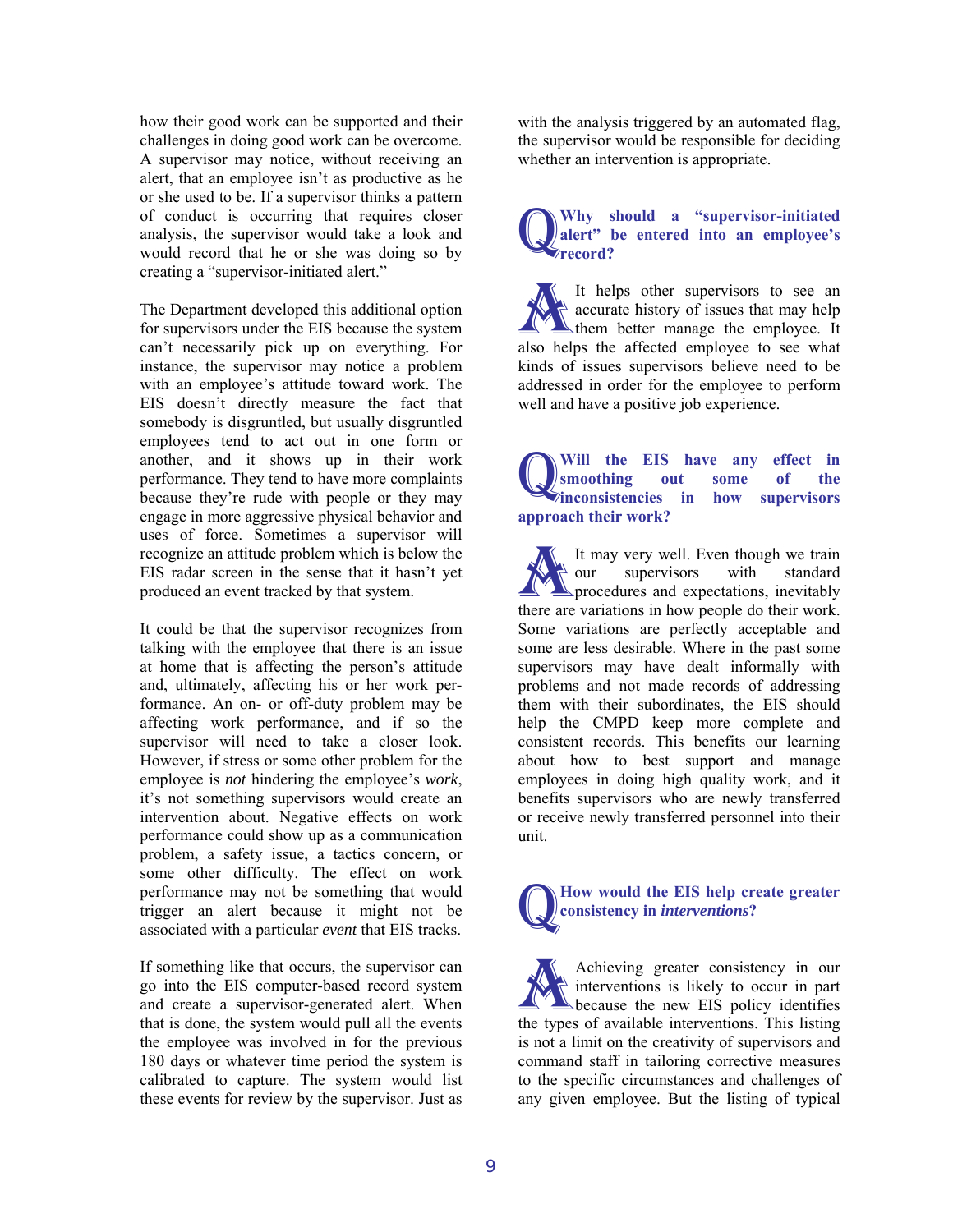interventions in the policy is a reference—a starting place—for supervisors in figuring out how to respond when some kind of intervention is found to be necessary.

### **Is it always desirable to have interventions be consistent from case to case?**  Q

No. Consistency means treating similar problems similarly. Not only would it be unfair to treat different problems in No. Consistency means treating similar<br>problems similarly. Not only would it<br>be unfair to treat different problems in<br>the same way; it would be unwise and unhelpful. We want to make a difference for our employees who are struggling a bit in their performance not just check off a box saying we tried and now the employee is on his or her own. So we attempt to tailor interventions to the particular individual and the difficulties he or she is facing. We don't want to be *unfairly* inconsistent from one employee to the next; rather, we want to find a solution that actually helps the employee have a more productive, satisfying career working for the CMPD.

In tailoring interventions, a supervisor is not left on his or her own to dream up what needs to be done. Just as good supervisors have always done, we expect them to check with knowledgeable people in the organization for good ideas if the path ahead is not obvious. Thus, a supervisor might talk with Academy staff, the police attorneys, or HR to see if they have any creative ideas for helping the employee address the area of concern.

To help the people who will work with the employee to be of real use, the supervisor needs to be specific about what the intervention is supposed to accomplish. For example, if an officer has some challenges with using force, we expect our supervisors to do more than just send the employee off to have a one-on-one with an Academy instructor. The supervisor doing the assessment needs to have a conversation with that instructor and say, "Here's what I'm seeing. We need to devise the exercise to get at *this* particular problem. You need to assess the employee's capacity to handle *this* type of situation because this is where we're seeing him blow up or do something else unproductive." And then that supervisor is responsible for

building a tailored, employee-focused intervention. If a particular intervention doesn't work as we thought it would, we need to try something else. If we fail, we are failing the employee.

So we aim for consistency which deals with the reality that each of our employees is an individual who deserves to be and must be recognized as someone with unique characteristics, strengths and weaknesses. We recognize, too, that different people learn best in different ways. Individualized corrective training should honor that fact and adjust teaching methods so the employee can actually benefit in a practical way.

**Will the EIS cause the documentation of a lot more concerns about employees**  *than would get recorded in the absence* **of EIS?**  Q

It very likely will. This doesn't necessarily mean supervisors will have more concerns—just that the concerns It very likely will. This doesn't necessarily mean supervisors will have more concerns—just that the concerns they do have will be recorded more consistently.

**Will the EIS cause supervisors to intervene more frequently to improve the employees' performance than occurred before the EIS?**  Q

For some supervisors this will probably be true. With the EIS we now have a more clearly established process than For some supervisors this will probably<br>be true. With the EIS we now have a<br>more clearly established process than<br>we use to have for supervisors to follow. When they get an alert they must conduct an assessment, and then they must discuss that with their chain of command. Some supervisors would have conducted assessments on their own initiative whenever they had concerns, others might not have looked into things quite so often. Under the EIS, when supervisors notice a need for attention to employee job performance, the supervisors can't just say, "Hey look, how about straightening up" and then be on their way. By having an automated record system, it creates these flags. A supervisor can't just eliminate a flag, so he or she has to address it, and the supervisor has to close it out with an explanation.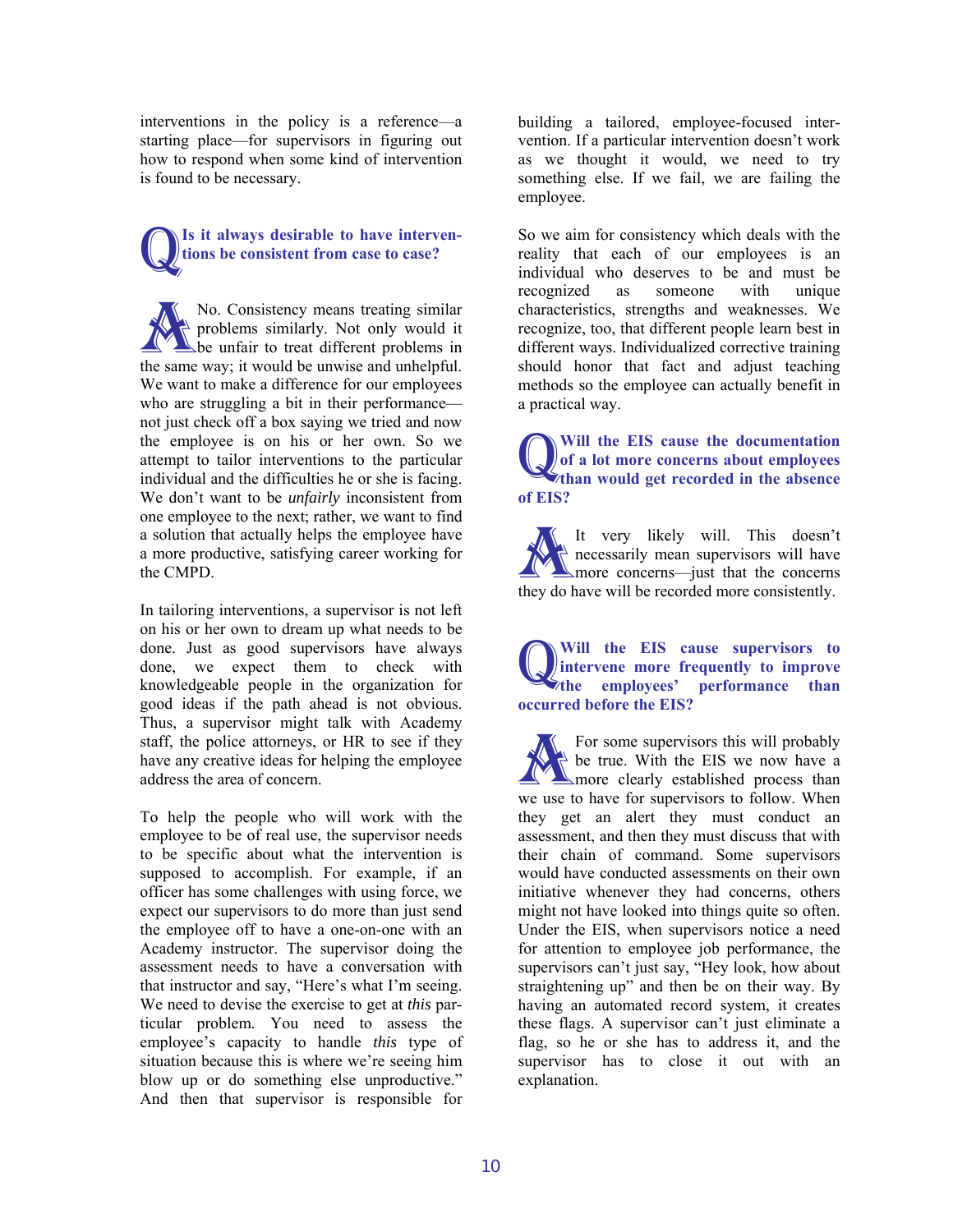### **Can employees suggest different interventions than the one their Can** employees suggest<br>interventions than the o<br>supervisor has come up with?

Yes. Employees should always feel free to suggest action that will improve their **Sperformance.** The whole goal of the EIS Yes. Employees should always feel free<br>to suggest action that will improve their<br>performance. The whole goal of the EIS<br>is to improve work performance. Employees' ideas about how that can best be done certainly may be relevant to finding long-lasting solutions. Having said that, supervisors are under no obligation to *negotiate* any solution with an employee.

It's also important to remember that employees are encouraged to frequently critique their own work performance. They can monitor their current status in the EIS, and take advantage of opportunities to enhance their performance by pursuing training or other assistance as appropriate. This can be done at any time, and the employee never needs to wait on an EIS alert to make an effort to improve his or her work performance.

The way in which an employee could have input on an intervention is pretty straightforward and nothing new: The supervisor will sit down and talk with the employee in terms of the assessment and say, "Here's the pattern I'm seeing, and my concern is this. Help me understand why you're doing this." The employee might say, "Well, that was the way I was trained." Or the supervisor may prescribe some corrective steps that the employee believes won't work. And the employee may propose an option the supervisor thinks is a better idea. This kind of conversation is part of the assessment and the process of setting in motion an intervention.

### **Will all the interventions involve the employee working with people within**  Will all the employee w

Over the years, we have developed the  $\triangle$  capacity in our Academy and other parts of the organization to meet most Over the years, we have developed the capacity in our Academy and other<br>parts of the organization to meet most<br>of our needs for training and guiding employee job performance. But we are always open to considering other ways to help our employees. If, in devising an intervention under the EIS, an employee recommended some outside training option—or the supervisor thought of something out of the ordinary—we would consider whether that makes sense under the circumstances. The supervisor might ask an Academy instructor to look into the costs and benefits of the proposed outside training for the particular employee, and that information would help guide the supervisor and the next tier supervisor in deciding on the intervention to be directed.

### **Why isn't changing an employee's assignment listed as an available option**  Why isn't chan assignment listed is a said that the EIS policy?

The committee that designed the system considered this option. We recognize that, in some cases, the environment in The committee that designed the system<br>considered this option. We recognize<br>that, in some cases, the environment in<br>which the employee is working may be significantly contributing to a job performance problem. For the good of all concerned—the employee, his or her coworkers, supervisors and the public at large—the simplest and most sensible solution might be to reassign the employee. We didn't specifically list transfers in the directive because we want to be careful that supervisors do not use transfers as a way of evading their responsibility to help their employees perform well. Supervisors shouldn't be "transferring problems," they should be fixing them.

Still, we recognize that sometimes a change of assignment is the smartest and most effective way to meet everyone's legitimate concerns. We want to be careful however, that if a transfer does turn out to be the best solution, it is not seen as a disciplinary transfer. Intelligently matching employees with the right working situations so they can do their best work is not punishment.

#### **What checks and balances exist to prevent inappropriate or excessive supervisory scrutiny?** Q

The supervisor needs to discuss his or her assessment with the next level of supervisor. The point of this review and The supervisor needs to discuss his or<br>her assessment with the next level of<br>supervisor. The point of this review and<br>discussion is to make sure that the assessment was accurate and was properly completed. This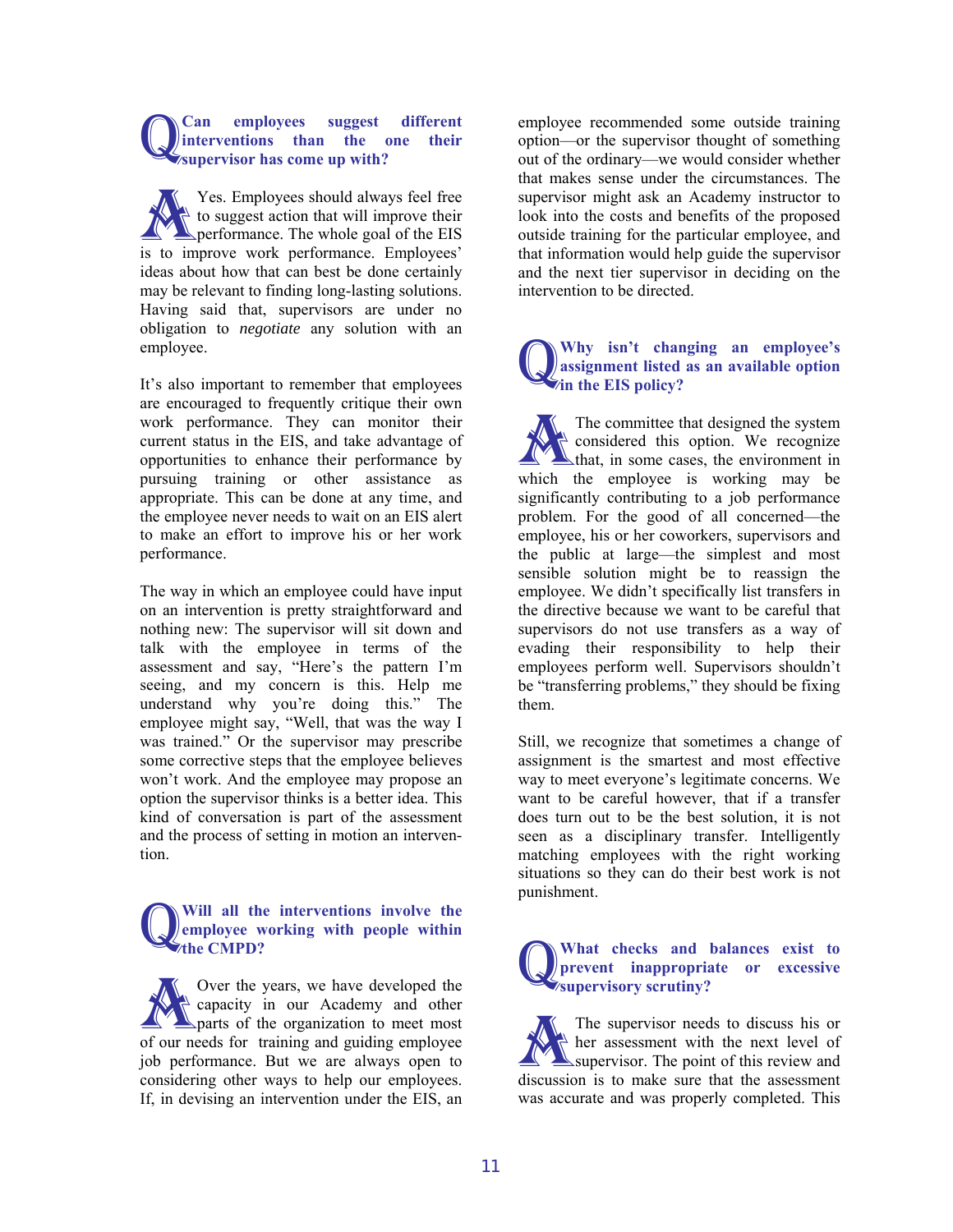will include discussing whether any prescribed intervention is best suited to address the issue.

**What if I, as the employee, think the supervisor is wrong about a proposed**  What if I, as the employee, think the supervisor is wrong about a proposed intervention and I can't convince the **supervisor of this? Can I appeal to the next level supervisor?** 

It's possible that the supervisor and employee will disagree about whether a particular intervention is a good idea. An officer might say, "Sarge, if you tell me to do that, I'm going to do it because I have to, but you are off base. It's wrong. I'm not unwilling to address whatever your concerns are, but this is not the right way to do it." The supervisor might be convinced to reconsider or he or she might stand firm. **ALL** 

If the employee feels the supervisor is being unfair, that's what we have a chain of command for. Our employees know this. An employee may be talking with the initial supervisor and might tell the supervisor, "Look, this is overkill. You're killing a fly with a sledgehammer. I don't know what you're doing to me, but you're going to crush my morale, and the kind of intervention you're planning will not help things. I'd like you to reconsider." Or an employee might just say, "I don't feel like I need any intervention." If the employee disagrees with the supervisor, that employee can talk to the next level in the chain of command.

Because this process is not disciplinary, no *formal* appeal rights attach. However, an employee may seek to remedy what he or she believes is an inappropriate intervention response by discussing it through chain of command channels. The individual members of the chain of command may or may not elect to hear the employee's position or change the intervention.

We're not setting up any rigid procedures for how an inquiry to the next level supervisor would work because we don't envision any departure from how things seem to work reasonably well now. As a practical matter, an employee might say to the supervisor, "Well, I don't agree with this, and I'd like to talk with the captain about it." Most likely, the sergeant would say, "OK, schedule some time with the captain and I'll let the captain know that you want to talk with him or her."

Probably—although we're not try to micromanage this kind of thing—the first conversation between the employee and the second-tier supervisor would be a one-on-one meeting, unless the employee expressed a strong preference for having the first-line supervisor sit in from the start. A captain might very well say to the employee, "What I'd like to do after listening initially to you is for the three of us to sit down and just go through this." Most captains will figure that when the sergeant comes in they will get half the story, and when the employee comes in they'll get the other half and be able to ask intelligent questions. That's usually how it happened before the EIS, and we anticipate no differences under the new system.

### **What about the privacy of the EIS? Who has access to an employee's record**  What about the privacy of alerts and interventions?

The individual employee and his or her chain of command. The EIS system manager, who is a member of the The individual employee and his or her chain of command. The EIS system manager, who is a member of the Academy staff, and that system manager's chain of command, also have access. They need access in order to fulfill their responsibility to make sure that the EIS is functioning as intended and that supervisors are using it as intended.

Note that the employee's chain of command can see the EIS records for that employee, but only when they are that employee's *current* chain of command. So as soon as an employee transfers, and his or her assignment is updated in the personnel records, the members of the employee's previous chain of command can no longer see those records.

Each employee may, at any time, check his or her own "personal summary page" in the EIS records. This early intervention summary page will show the number of events—uses of force, pursuits, accidents, injuries and the other items tracked by the EIS—that have been recorded. And it shows what the threshold is to trigger a flag in each category of activity. When the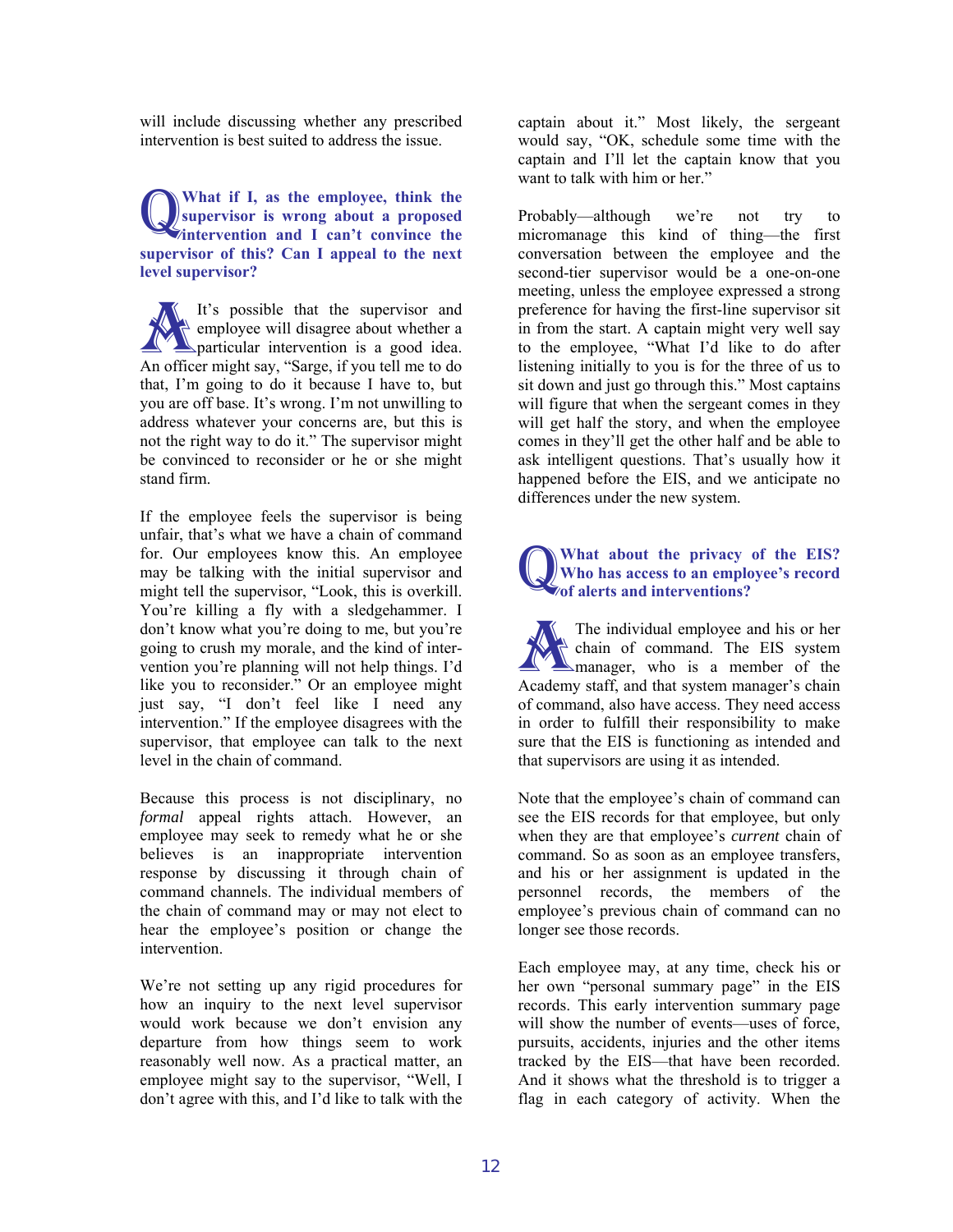employee looks at his or her own summary page, the alert status will be indicated by an icon that shows a green, yellow or red light.

When our 45-member EIS committee discussed different possible features of our system, people liked the idea of employees being able to see a summary page. They said it would help alleviate concerns for an employee to have the right to look and see where he or she stood at any given point in time. Some people said, "I don't like the fact that the Department has one more tracking device on me, but at least there is nothing hidden. There are no secrets: I can see it too."

#### **Why does the employee's chain of command have access to the individual's EIS records?**  Q

They ought to know the background of their employees. They may see some behavior, which has not created a flag They ought to know the background of<br>their employees. They may see some<br>behavior, which has not created a flag<br>in the EIS, but which is causing a supervisor to consider doing something to assist the employee. The supervisor would want to be able to take a look and see what's happened before. It's in the best interest of the employee for a supervisor to have access to that history so the Department doesn't repeat a failed strategy with this individual. It also helps a supervisor, who is trying to make an assessment after an alert, to understand what other people saw when they were trying to make their assessments. That knowledge may help the supervisor make a more complete diagnosis and create a better strategy or tactic for trying to address whatever problems he or she is seeing.

## **3 How Does EIS Work? What Are the Mechanics?**

**What is the basic difference between an "alert" or "flag" and an Example 12 intervention**"? Q

As noted earlier, an *alert* is issued when a threshold has been met. That threshold is met when a specified number of the As noted earlier, an **alert** is issued when<br>a threshold has been met. That threshold<br>is met when a specified number of the<br>events tracked by the system occur during a specified time period. An alert does not automatically require any corrective action on the part of the employee—because it's not necessarily the case that the employee is doing anything incorrectly. That determination will be made by the supervisor who, responding to the alert, will conduct an assessment. If the assessment reveals that the employee's *work* performance—not off-duty conduct—is falling below our expectations, then an *intervention* will be devised. The intervention requires the employee to participate in counseling, training or some other activity to fix whatever problem has been identified.





Notification of an alert or flag is made automatically, by email.

**Who is automatically alerted via email by the EIS?**  Q

The affected employee's immediate  $\triangle$  supervisor and second-tier supervisor. A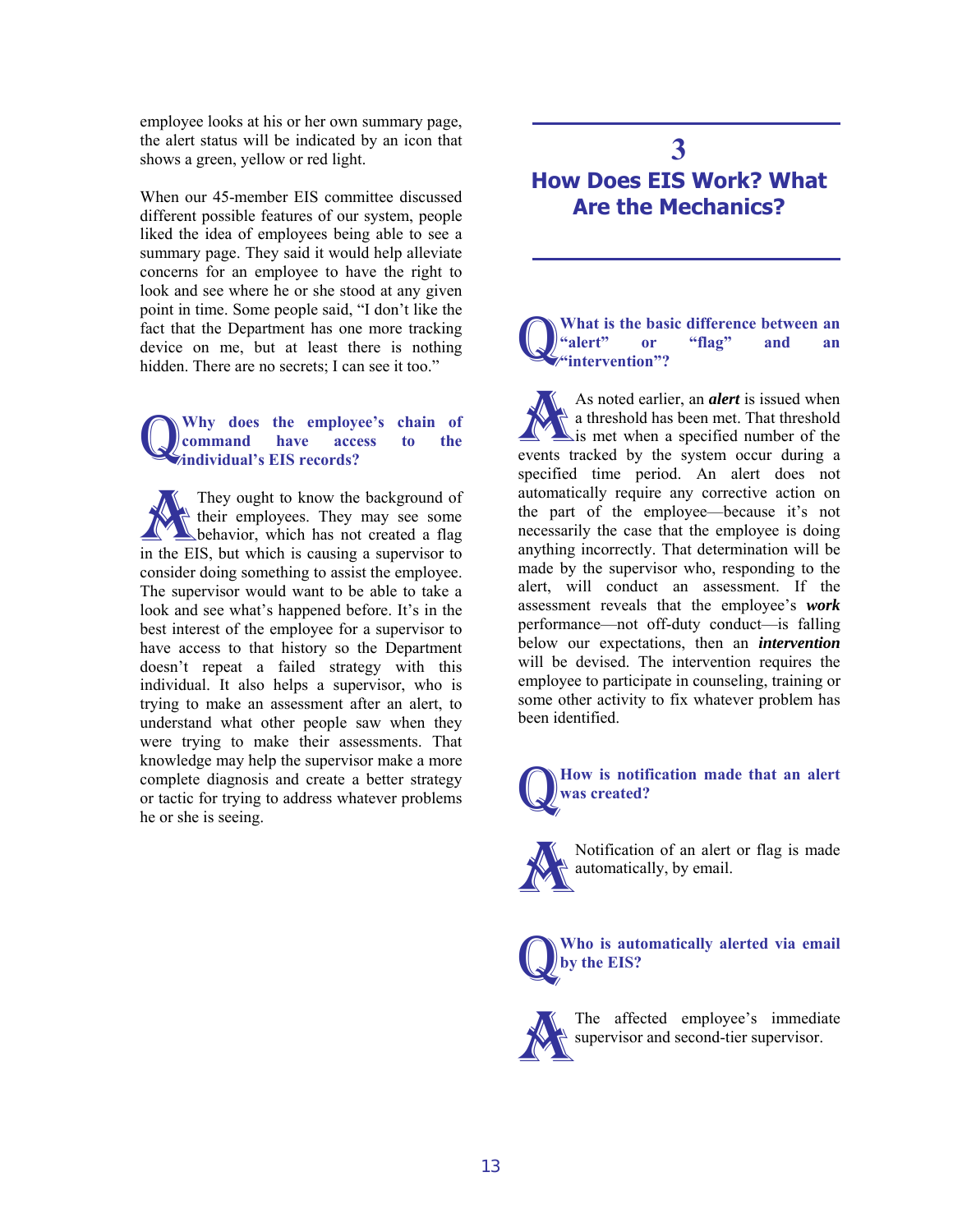**What exactly does an employee see on his or her own "summary page"?**  Q

Here is an example of what the employee—or that employee's chain of command—would see. The example Here is an example of what the employee or that employee's chain of command—would see. The example uses fictitious numbers. It also uses illustrative alert thresholds that may not be exactly what the Department uses over time. Each of the areas of activity—accidents, injuries, pursuits, complaints, use of force—is shown. There is also a "combination" category, which totals the alerts from the other categories. An employee might not have enough activity in a single area to send up a flag, but one or more alerts in each of several categories could trigger an alert in the combined category.

| <b>EIS Status Summary For:</b> |                         |                            |     |       |
|--------------------------------|-------------------------|----------------------------|-----|-------|
| <b>Accidents</b>               |                         | <b>Complaints</b>          |     |       |
| <b>Time Frame</b>              | 180<br>Days             | <b>Time Frame</b>          | 180 | Days  |
| No of Accidents                | o                       | <b>No of Complaints</b>    |     |       |
| Threshold                      | $\overline{2}$          | <b>Threshold</b>           | h   |       |
| <b>Injuries</b>                |                         | <b>Use of Force</b>        |     |       |
| <b>Time Frame</b>              | 180<br>D <sub>NT2</sub> | <b>Time Frame</b>          | 90  | Days  |
| No of Injuries                 |                         | No of Hees of Force        | lo  |       |
| Threshold                      | $\overline{2}$          | Threshold                  | ā   |       |
| <b>Pursuits</b>                |                         | <b>Combinations</b>        |     |       |
| <b>Time Frame</b>              | 180<br>Days             | <b>Time Frame</b>          | 180 | Days. |
| <b>No of Pursuits</b>          |                         | No of Events               | 5   |       |
| Threshold                      | ٨                       | Threshold                  | ī,  |       |
| <b>Sick Leave/Days Off</b>     |                         | <b>Sick Leave/Vacation</b> |     |       |
| <b>Time Frame</b>              | 90<br>Days              | <b>Time Frame</b>          | 90  | Days  |
| No of Events                   | n                       | <b>No of Events</b>        | ١o  |       |

For each activity category, there are three items of information posted: the time frame for which the activity is being reported (number of days); the number of events that have occurred during that time frame; and the threshold that applies to that particular category of activity.

#### **How often are the system alerts updated?**  Q

The system does a record scan once per day for all records other than sick leave records. With sick leave, the scan is The system does a<br>day for all records<br>records. With side<br>completed once per week.

#### **What kind of case management information does the EIS show the supervisor and the rest of an employee's chain of command?**  Q

There are several screens in the computer program. On the "Events" screen, the EIS displays the number of There are several screens in the computer program. On the "Events" screen, the EIS displays the number of relevant events where an alert has been issued; the date and time of alert notification; the name of the assigned supervisor; the closure date; who the matter was closed by; the follow-up date, if any; and the current status of the employee's early intervention. The current status may be any of the following: in progress, for review, close intervention record, follow-up scheduled, follow-up due, and no action.

On the "Supervisor Assessment" screen, the EIS displays a box in which the supervisor writes his or her assessment in narrative form. Instructions on that screen state: "Indicate your analysis of behaviors in each of the following categories: Communication, Safety, Tactics, and Other On/Off Duty Behaviors (that affect work performance)."

On the "Action Taken" screen, the specific action taken is to be described in narrative form. The supervisor is also instructed to check all of the types of interventions that were used. The choices listed are "No Intervention Required, Counseling, Training, EAP, Other (describe), Combined with Other EI Record."

Finally, the system provides a screen titled "Adding Exhibits," in which the supervisor can add an exhibit or attachment to help document the assessment and intervention, if any.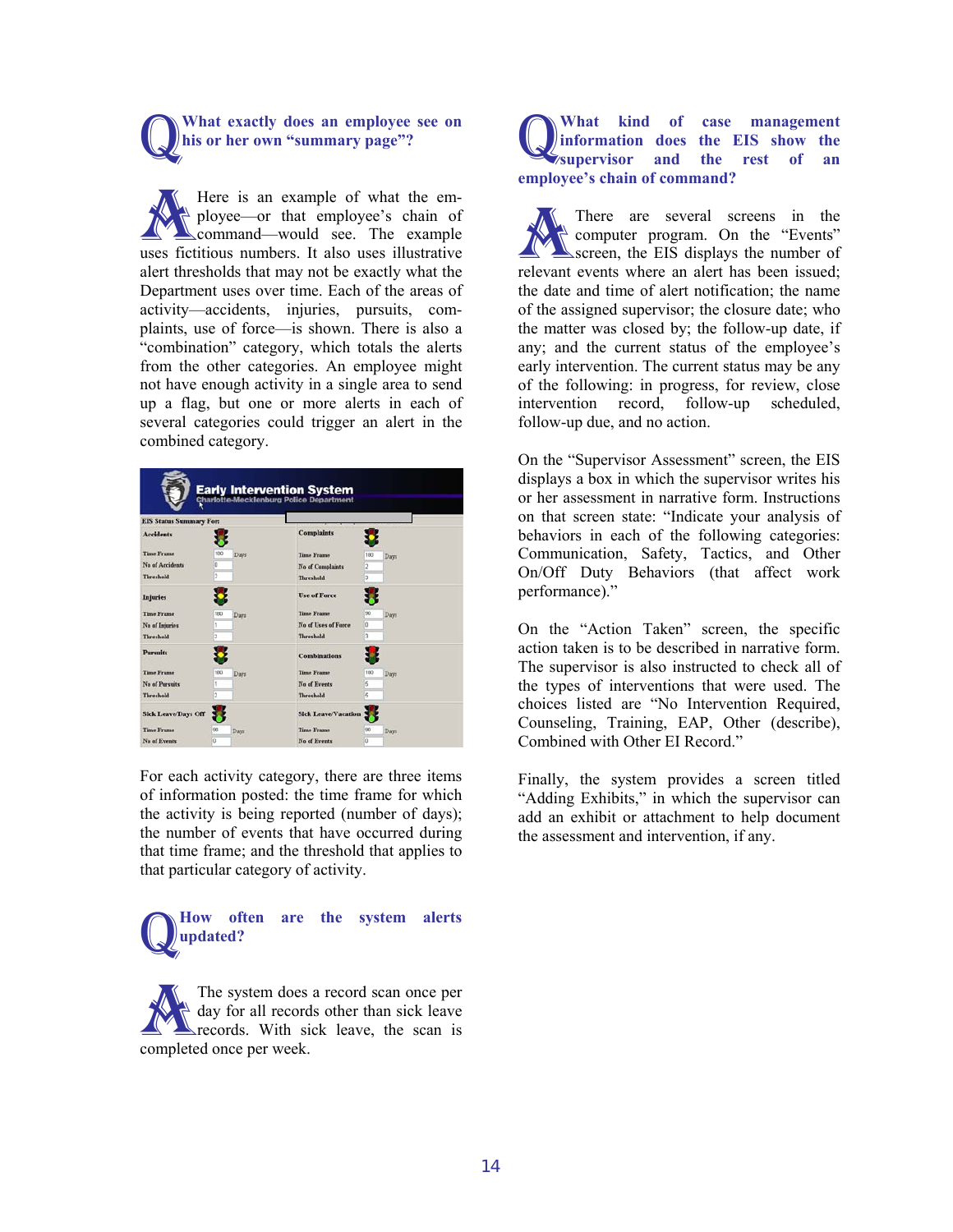### **4**

## **What Input Did CMPD Employees Have in Designing the EIS?**

#### **Were those most likely to be affected by an intervention consulted in the design of our EIS?**  Q

"Consulted" would be an understatement. Our EIS is fundamentally the product of consensus decisions among a Consulted" would be an understate-<br>ment. Our EIS is fundamentally the<br>product of consensus decisions among a<br>group of 45 employees of the CMPD. Their recommendations were, of course, presented to Executive Staff and ultimately signed off on by the Chief. The 45 employees represent every component of the Department—sworn and nonsworn; multiple ranks (with first-line sworn and non-sworn predominating); and virtually every section of the organization. In addition, representatives from each of the local police employee organizations, including North State, Charlotte-Mecklenburg Fraternal Order of Police, and International Brotherhood of Police Officers, were invited to participate. Of these, the representative of the FOP participated extensively in each area.

In the Department's preliminary research on the establishment of an EIS, we learned from the successful and unsuccessful experiences of other agencies. One of the first things we learned at a conference about EIS in Phoenix was: "Get your employees involved or nobody's going to buy into it." We were fortunate in that the CMPD was not pressured into adopting an EIS rapidly because of a court order or some other outside mandate. Sometimes when that happens, departments don't always feel they can take the time to establish a highly collaborative process in which a representative group of employees substantially contribute to every aspect of system design and development, including policy development.

### **What were the tasks undertaken by this EIS committee?**  Q



There were seven basic objectives and activities for the group: There were seven basic of activities for the group:<br>
1. Identify performance standards

- 
- 2. Determine thresholds for system alerts
- 3. Develop employee training on the system
- 4. Identify intervention options
- 5. Develop an operating procedure and policy
- 6. Serve as EIS "ambassadors" to other employees
- 7. Develop a standing EIS Management Committee for post-implementation management of issues.

**How was the EIS committee organized?**  Q<sup>H</sup>

The entire 45-member group met initially, for about four hours, in January 2004. At that time, the group The entire 45-member group met<br>
initially, for about four hours, in<br>
January 2004. At that time, the group<br>
was briefed about EIS-type programs around the country that were somewhat like the system we were tasked with creating here. Also at that meeting, the group discussed what the CMPD was trying to accomplish by establishing an automated EIS; decided what they wanted the system to measure; and outlined the tasks mentioned above. The group then decided to do the bulk of its work over the next year in several subcommittees. These subcommittees were:

- Technology
- Training
- Intervention Development
- Operating Procedure/Policy
- Thresholds

The technology subcommittee talked about what kind of technology would be needed to make an EIS work. They also considered how they could make a business case to look for additional funding if we had to connect different systems or undertake other somewhat expensive efforts. The training subcommittee planned how the entire Department would be trained in the operations of the EIS. The Intervention Development subcommittee explored what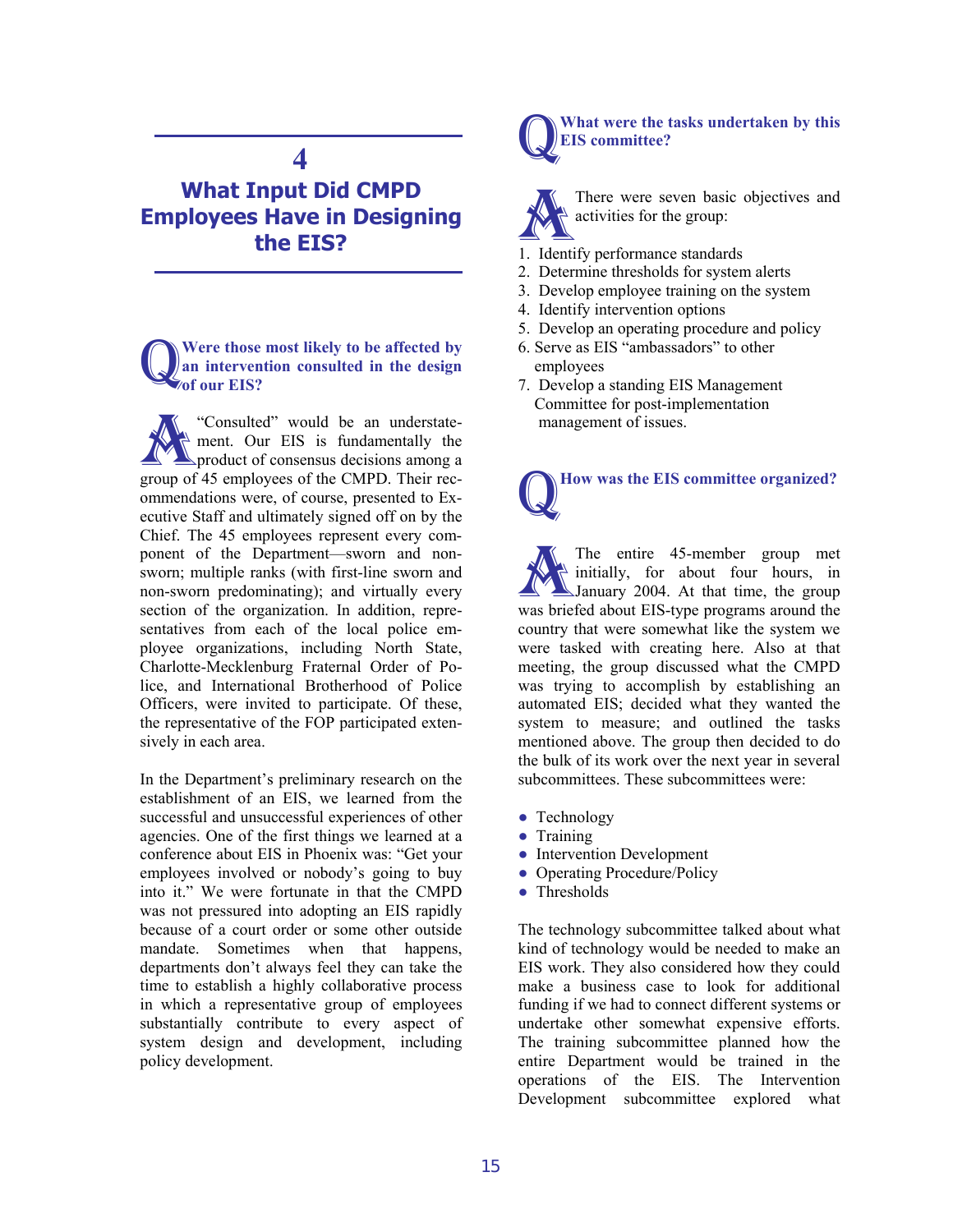categories of interventions we wanted the system to recommend as standard options for supervisors. The Operating Procedure subcommittee brainstormed and wrote the EIS directive, and then distributed it to the entire committee for comment. Following review of these comments, the directive was sent for review to Executive Staff. Finally, the Thresholds subcommittee deliberated the number of events of each type that should trigger an alert, on the ground that such a frequency might indicate a potential performance problem.

After each of the subcommittees did their work, the entire 45-member committee reconvened in January 2005. The committee reviewed the accomplishments of each of the subcommittees, saw demonstrations of some of the technology we planned to use for the EIS and approved of all work.

## **5 Does Our EIS Differ from the Systems in Other Departments?**

**Why couldn't we just buy a fully functional, off-the-shelf computer system for our EIS?**  Q

Off-the-shelf EI systems don't always perform as expected. In the two years Off-the-shelf EI systems don't always<br>perform as expected. In the two years<br>prior to this initiative, the Department<br>unsuccessfully tried to integrate an 'OTS' unsuccessfully tried to integrate an 'OTS' system. Department staff and the vendor were unable to make that software fully function as expected within the Department's network and data system structure. This prompted the Department's effort to design and build its own system. We also learned that most of the successful EIS programs that we've seen are the ones that are home built because they're integrated into the technology that exists within a particular department.



Some do, but some track a great many more indicators. For instance, we took a careful look at Pittsburgh's, Phoenix's, Some do, but some track a great many<br>
more indicators. For instance, we took a<br>
careful look at Pittsburgh's, Phoenix's,<br>
and Tampa's systems. Of these three, both Phoenix and Pittsburgh measure many more types of events that the CMPD system does. Actually, those systems are intended to be far more than early intervention systems. They are essentially performance assessment systems.

Those systems, for instance, track a wide range of employee activity (tickets written, consent searches, etc.) and track whether each employee is within or outside a normal range for the workforce. While those systems may be useful, our EIS committee decided it would be most appropriate for the CMPD to develop a system more specifically targeted at identifying potential performance problems and the interventions supervisors prescribe to fix them. To put it in other words, some other agencies use their systems to try to assess overall employee performance, whereas our system looks at danger signals, and corrective actions.

### **Why did we decide to track the categories of events that our EIS**  Why did<br>categories<br>monitors?

The EIS committee that designed our system picked the types of events that they believe are key in terms of The EIS committee that designed our<br>system picked the types of events that<br>they believe are key in terms of<br>employee performance and liability to the Department—things that could derail an employee's career or injure the reputation of the Department.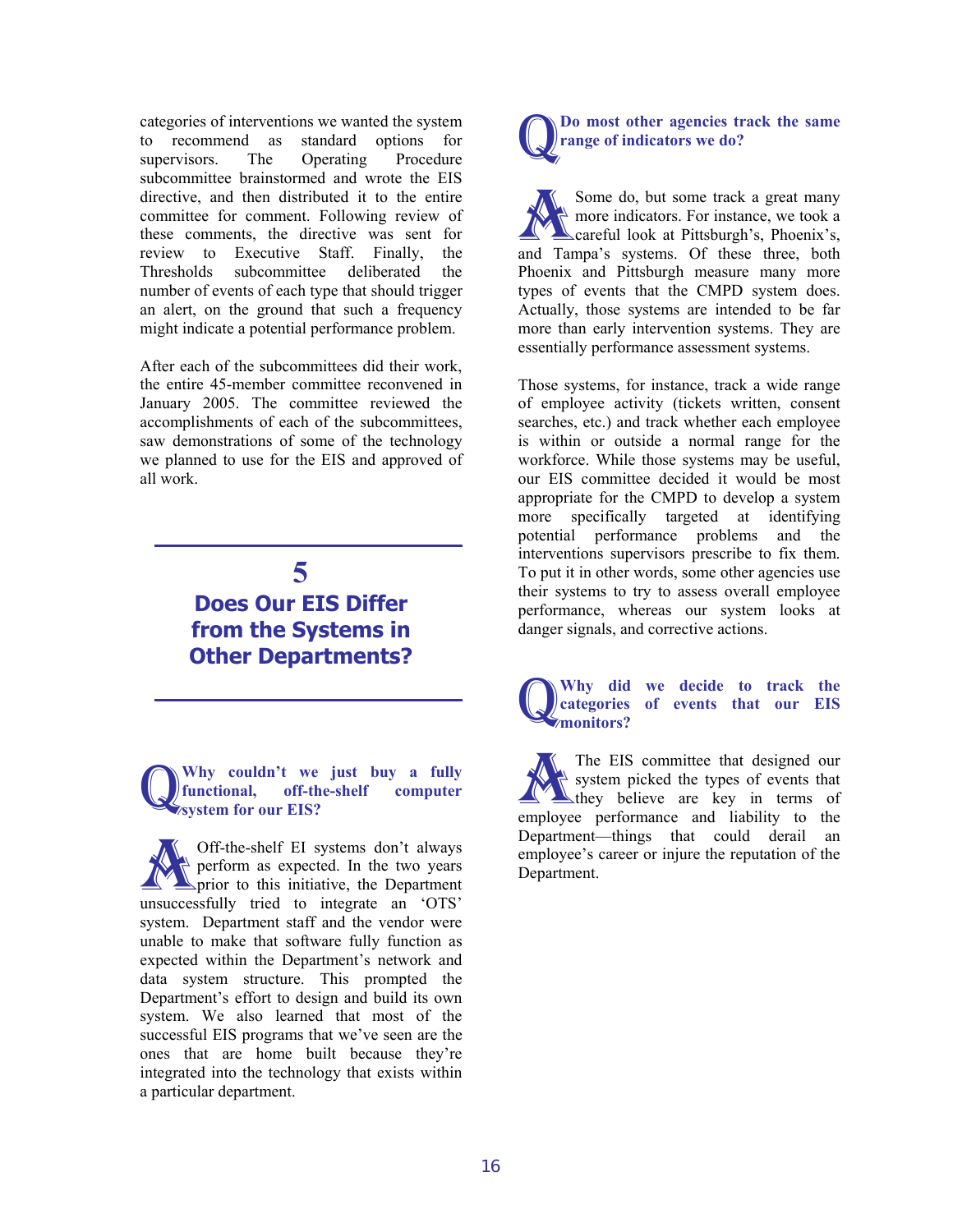## **6**

**How Will We Know if Our EIS is Working Well and Benefiting the Department, Our Employees & the Public?** 

**What are the basic things the EIS has to accomplish for us to consider it useful?**  Q

It has to help supervisors take note when their employees are potentially at risk of performing their jobs below the It has to help supervisors take note<br>when their employees are potentially at<br>risk of performing their jobs below the<br>levels we expect. The system should be finetuned over time to make any corrections we learn are needed in the thresholds for alerts. The thresholds should be high enough that we don't get huge numbers of "false positives"—alerts that turn out to reflect perfectly normal and acceptable employee conduct. And the thresholds should be low enough that we don't miss significant numbers of "true positives" employees who actually are experiencing job performance difficulties.

To be considered successful, our EIS also has to help guide supervisors toward figuring out useful interventions, when interventions are called for. And it has to create an easily retrievable, accurate history for each employee of alerts and interventions. This historical record has to be user-friendly for supervisors and managers to keep track of employees who may have recently transferred, who have been involved in events when the supervisor was offduty, etc. If the system helps us better identify what works and what doesn't work to help employees overcome particular types of job performance problems, the EIS will be a worthwhile system. And the system will be judged useful if it actually helps us *implement* what we learn about how best to improve employee performance.

#### **Who watches over the EIS to be sure people are conducting themselves as the system designers intended?**  Q

If there's something that looks unusual in the way a supervisor handled an alert or an intervention, and the way a If there's something that looks unusual<br>in the way a supervisor handled an alert<br>or an intervention, and the way a<br>second-tier supervisor approved it and closed it, then the EIS manager would bring that up to the third level in the chain of command. The EIS manager would say that something doesn't look right and ask the upper-level manger to take a look. Additional oversight of the EIS might come from higher ranking members of the organization. For instance, nothing prevents a major or civilian equivalent manager—because they are within their employees' chain of command—from going into the EIS records and seeing what alerts there are on their employees and how those alerts are being handled.

## **CONCLUSION**

The Charlotte-Mecklenburg Police Department is proud that we hire good people and invest heavily in their training and supervision. Our supervision includes praising people when they do well, trying to share their accomplishments and skills with other employees through training and other methods, and guiding people when we think they can do better. Hopefully, through appropriate supervision we will notice—and intervene—if an employee seems to be working in a way that risks falling below our expectations.

Police work is becoming more complicated each year. Things that our community's police officers never had to think about in earlier generations now quite properly demand the attention of our workforce. This includes new problems, such as the risk of terrorist threats. And it includes new crime control strategies, such as problem-oriented policing. Just as front-line police work has become more and more complicated, so too has the task of professionally su-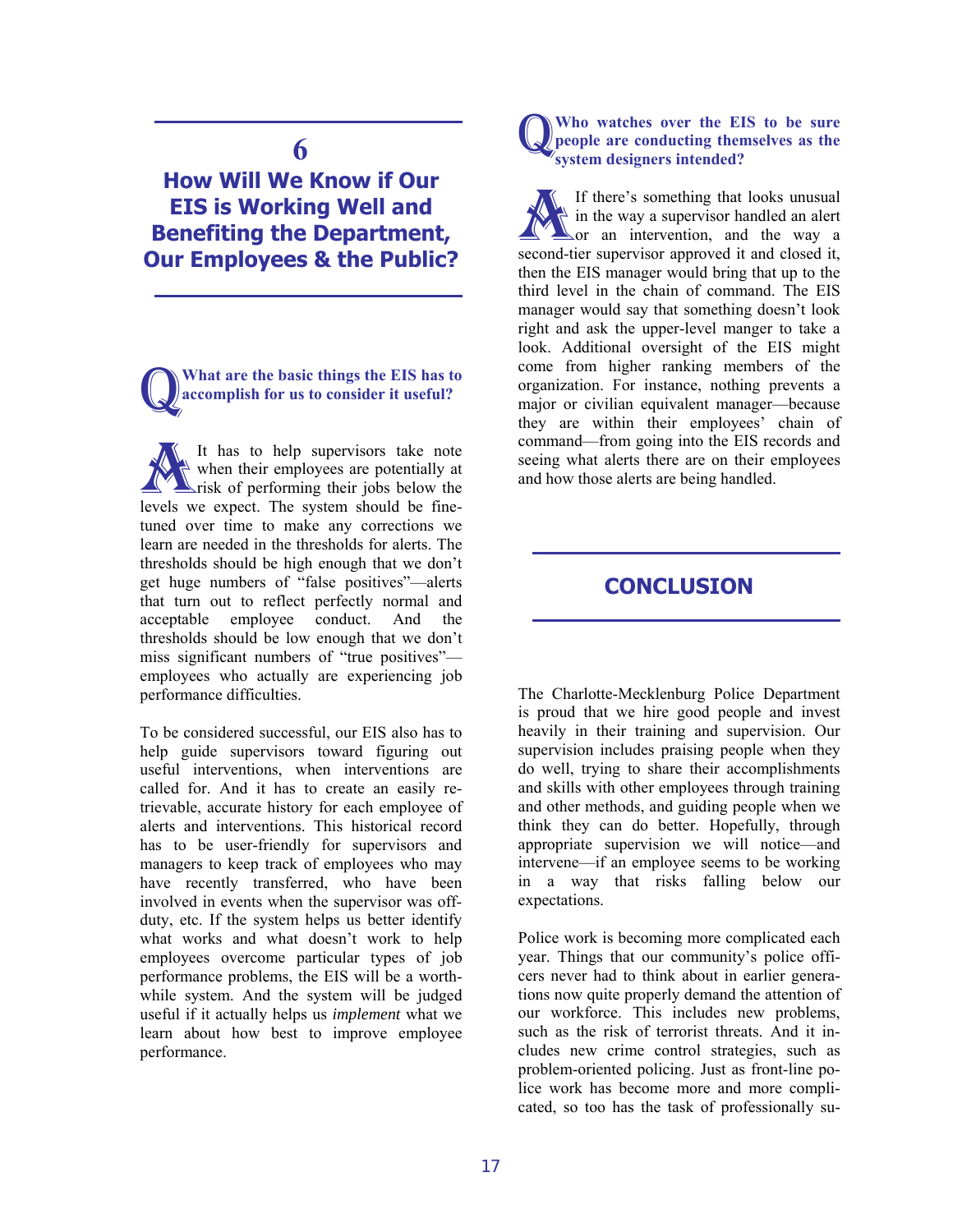pervising their work. We want our supervisors to be problem-solvers themselves—not only solving the community's crime problems, but also solving any personnel problems that might interfere with our department providing the highest quality service to the public.

As we ask more and more of our supervisors, we need to be sure we are giving them ever-better guidance in what we expect. And we must continue developing and honing tools and systems to assist them with their important work. This handbook has described one such innovation—the Early Intervention System. Our EIS was designed *by us*—by a hard-working, 45 member committee representing every component of the CMPD. They, and our executive staff, believe this system will serve us well. But we want to ensure that it does, and so we welcome your feedback over time. Please let us know if the EIS can be modified to even better support our mission, goals and values. Together, we can make this system a valuable feature of one of the nation's finest police departments.